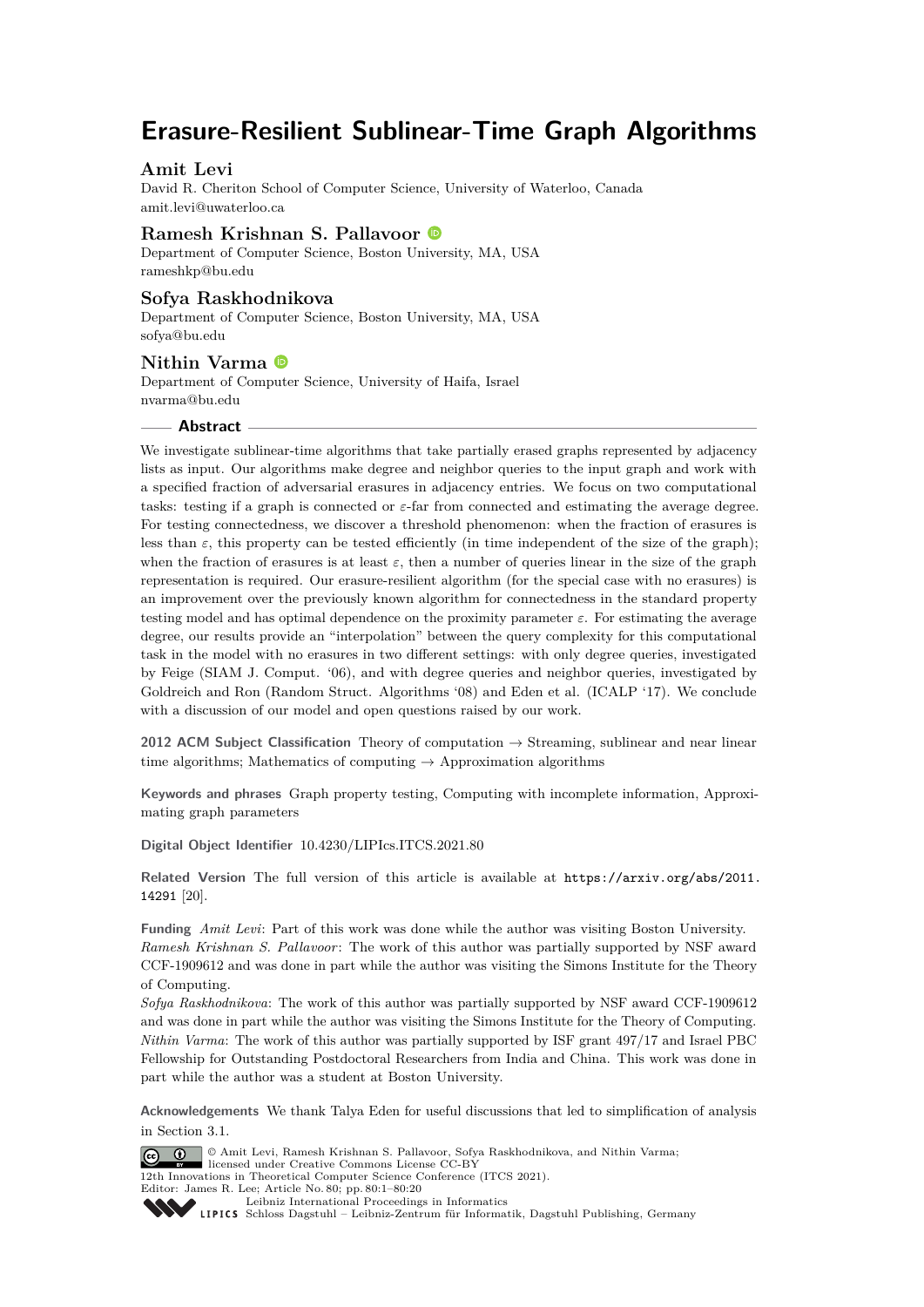### **80:2 Erasure-Resilient Sublinear-Time Graph Algorithms**

# **1 Introduction**

The goal of this work is to model and investigate sublinear-time algorithms that run on graphs with incomplete information. Typically, sublinear-time models assume that algorithms have query or sample access to an input graph. However, this assumption does not accurately reflect reality in some situations. Consider, for example, the case of a social network where vertices represent individuals and edges represent friendships. Individuals might want to hide their friendship relations for privacy reasons. When input graphs are represented by their adjacency lists, such missing information can be modeled as *erased* entries in the lists. In this work, we initiate an investigation of sublinear-time algorithms whose inputs are graphs represented by the adjacency lists with some of the entries adversarially erased.

In our erasure-resilient model of sublinear-time graph algorithms, an algorithm gets a parameter  $\alpha \in [0,1]$  and query access to the adjacency lists of a graph with at most an  $\alpha$ fraction of the entries in the adjacency lists erased. We call such a graph *α-erased* or, when *α* is clear from the context, *partially erased*. Algorithms access partially erased graphs via degree and neighbor queries. The answer to a degree query *v* is the degree of the vertex *v*. A neighbor query is of the form  $(v, i)$ , and the answer is the  $i<sup>th</sup>$  entry in the adjacency list of *v*. If the *i*<sup>th</sup> entry is erased<sup>[1](#page-1-0)</sup>, the answer is a special symbol ⊥. A *completion* of a partially erased graph *G* is a valid graph represented by adjacency lists (with no erasures) that coincide with the adjacency lists of *G* on all nonerased entries. We formulate our computational tasks in terms of valid completions of partially erased input graphs and analyze the performance of our erasure-resilient algorithms in the *worst case* over all *α*-erased graphs. We investigate representative problems from two fundamental classes of computational tasks in our model: graph property testing and estimating a graph parameter.

In the context of graph property testing [\[15\]](#page-19-2), we study the problem of testing whether a partially erased graph is connected. Our model is a generalization of the *general graph model* of Parnas and Ron [\[23\]](#page-19-3) (which is in turn a generalization of the *bounded degree model* of Goldreich and Ron [\[16\]](#page-19-4)) to the setting with erasures. A partially erased graph *G* has property P (in our case, is connected) if there exists a completion of *G* that has the property. For  $\varepsilon \in (0,1)$ , such a graph with *m* edges (more precisely, 2*m* entries in its adjacency lists) is  $\varepsilon$ -far from P (in our case, from being connected) if every completion of *G* is different in at least *εm* edges from every graph with the property. The goal of a testing algorithms is to distinguish, with high probability,  $\alpha$ -erased graphs that have the property from those that are  $\varepsilon$ -far. For testing connectedness in our erasure-resilient model, we discover a threshold phenomenon: when the fraction of erasures is less than  $\varepsilon$ , this property can be tested efficiently (in time independent of the size of the graph); when the fraction of erasures is at least  $\varepsilon$ , then a number of queries linear in the size of the graph is required to test connectedness. Additionally, when there are no erasures, our tester has better query complexity than the best previously known standard tester for connectedness [\[23,](#page-19-3) [5\]](#page-18-0), also mentioned in the book on property testing by Goldreich [\[14\]](#page-19-5). Our tester has optimal dependence on  $\varepsilon$ , as evidenced by a recent lower bound in [\[21\]](#page-19-6) for this fundamental property.

Next, we study erasure-resilient algorithms for estimating the average degree of a graph. The problem of estimating the average degree of a graph, in the case with no erasures, was studied by Feige [\[13\]](#page-19-7), Goldreich and Ron [\[17\]](#page-19-8), and Eden et al. [\[9,](#page-18-1) [10\]](#page-18-2). Feige designed an algorithm that, for all  $\varepsilon > 0$ , makes  $O(\sqrt{n}/\varepsilon)$  degree queries to an *n*-node graph and outputs, with high probability, an estimate that is within a factor of  $2 + \varepsilon$  of the average

<span id="page-1-0"></span><sup>1</sup> One can consider a more general model where the degrees of some vertices can also be erased. Our algorithms continue to work in this model, since one can determine the degree of a vertex using  $O(\log n)$ neighbor queries (irrespective of whether these queries are made to erased adjacency entries).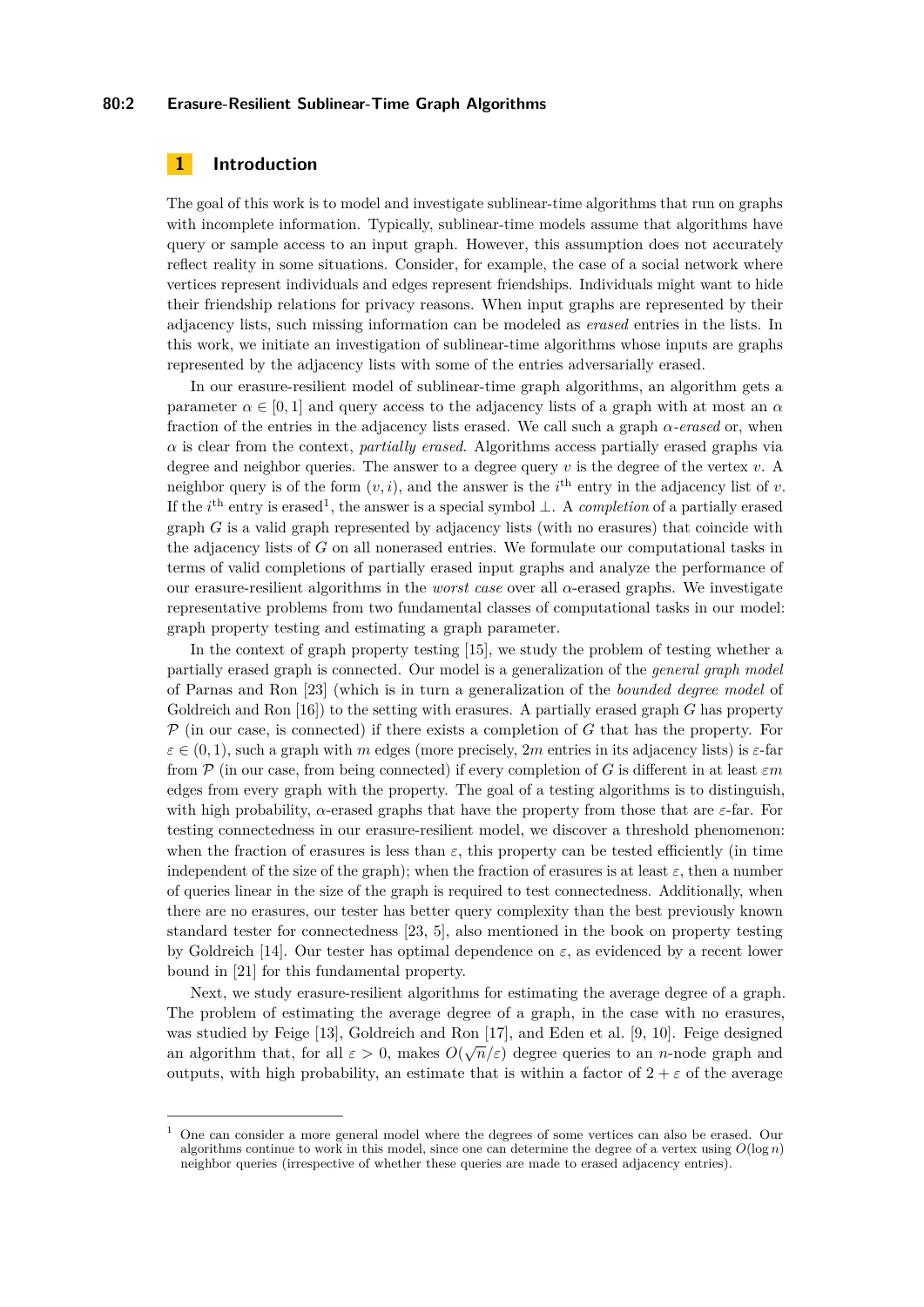### **A. Levi, R. K. S. Pallavoor, S. Raskhodnikova, and N. Varma 80:3**

degree. He also showed that to get a 2-approximation, one needs  $\Omega(n)$  degree queries. Goldreich and Ron proved that if an algorithm can make uniformly random neighbor queries (that is, obtain a uniformly random neighbor of a specified vertex) then, for all  $\varepsilon > 0$ , the average degree can be estimated to within a factor of  $1 + \varepsilon$  using  $O(\sqrt{n} \cdot \text{poly}(\log n, 1/\varepsilon))$ queries. Eden et al. proved a tighter bound of  $O(\sqrt{n} \cdot \log \log n \cdot \text{poly}(1/\varepsilon))$  on the query complexity of this problem and provided a simpler analysis. We describe an algorithm that estimates the average degree of  $\alpha$ -erased graphs to within a factor of  $1 + \min(2\alpha, 1) + \varepsilon$ using  $O(\sqrt{n} \cdot \log \log n \cdot \text{poly}(1/\varepsilon))$  queries. Our result can be thought of as an interpolation between the results in [\[13\]](#page-19-7) and [\[17,](#page-19-8) [9,](#page-18-1) [10\]](#page-18-2). In particular, when there are no erasures, that is, when  $\alpha = 0$ , we get a  $(1 + \varepsilon)$ -approximation; when all adjacency entries are erased, and only the degree queries are useful, that is, when  $\alpha = 1$ , we obtain a  $(2 + \varepsilon)$ -approximation. We also show that our result cannot be improved significantly: to get a  $(1 + \alpha)$ -approximation,  $\Omega(n)$  queries are necessary.

### **Discussion of our model**

For the case of graph property testing, our model is an adaptation of the erasure-resilient model for testing properties of functions by Dixit et al. [\[7\]](#page-18-3). Dixit et al. designed erasureresilient testers for many properties of functions, including monotonicity, the Lipschitz property, and convexity. The conceptual difference between the two models is that the adjacency lists representation of a graph cannot be viewed as a function. (This is not the case for the adjacency matrix representation.) For a function, erased entries can be filled in arbitrarily and, as a result, they never contribute to the distance to the property. For the adjacency lists representation, this is not the case: erasures have to be filled so that the resulting completion is a valid graph. The restrictions on how they can be filled may result in some contribution to the distance coming from the erased entries<sup>[2](#page-2-0)</sup>. For example, consider the property of bipartiteness. Let *B* be a complete balanced bipartite graph  $(U, V; E)$ , and let  $B'$  be obtained from  $B$  by adding an erased entry to the adjacency list of every vertex in U. Then, in every completion of  $B'$ , all formerly erased entries have to be changed to make the graph bipartite.

Furthermore, Dixit et al. [\[7\]](#page-18-3) gave results only on property testing in the erasure-resilient model. We go beyond property testing in our exploration of erasure-resilient algorithms by considering more general computational tasks.

Finally, our model opens up many new research directions, some of which are discussed in Section [4.](#page-17-0)

# **1.1 The Model**

We consider simple undirected graphs  $G = (V, E)$  represented by adjacency lists, where some entries in the adjacency lists could be adversarially erased (these entries are denoted by  $\perp$ ).

**Definition 1.1** (*α*-erased graph; completion). Let  $\alpha \in [0,1]$  be a parameter. An *α*-erased graph *on a vertex set V is a concatenation of the adjacency lists of a simple undirected graph*  $(V, E)$  *with at most an*  $\alpha$  *fraction of all entries (that is, at most*  $2\alpha|E|$  *entries) in the lists erased. A* completion *of an α-erased graph G is the adjacency lists representation of a simple*  $undirected graph G' that coincides with G on all nonerased entries.$ 

<span id="page-2-0"></span><sup>&</sup>lt;sup>2</sup> Because of this, we make an adjustment to the model of Dixit et al. [\[7\]](#page-18-3): we measure the distance to the property as a fraction of the completion representation that needs to be changed, as opposed to the fraction of the nonerased representation that needs to be changed.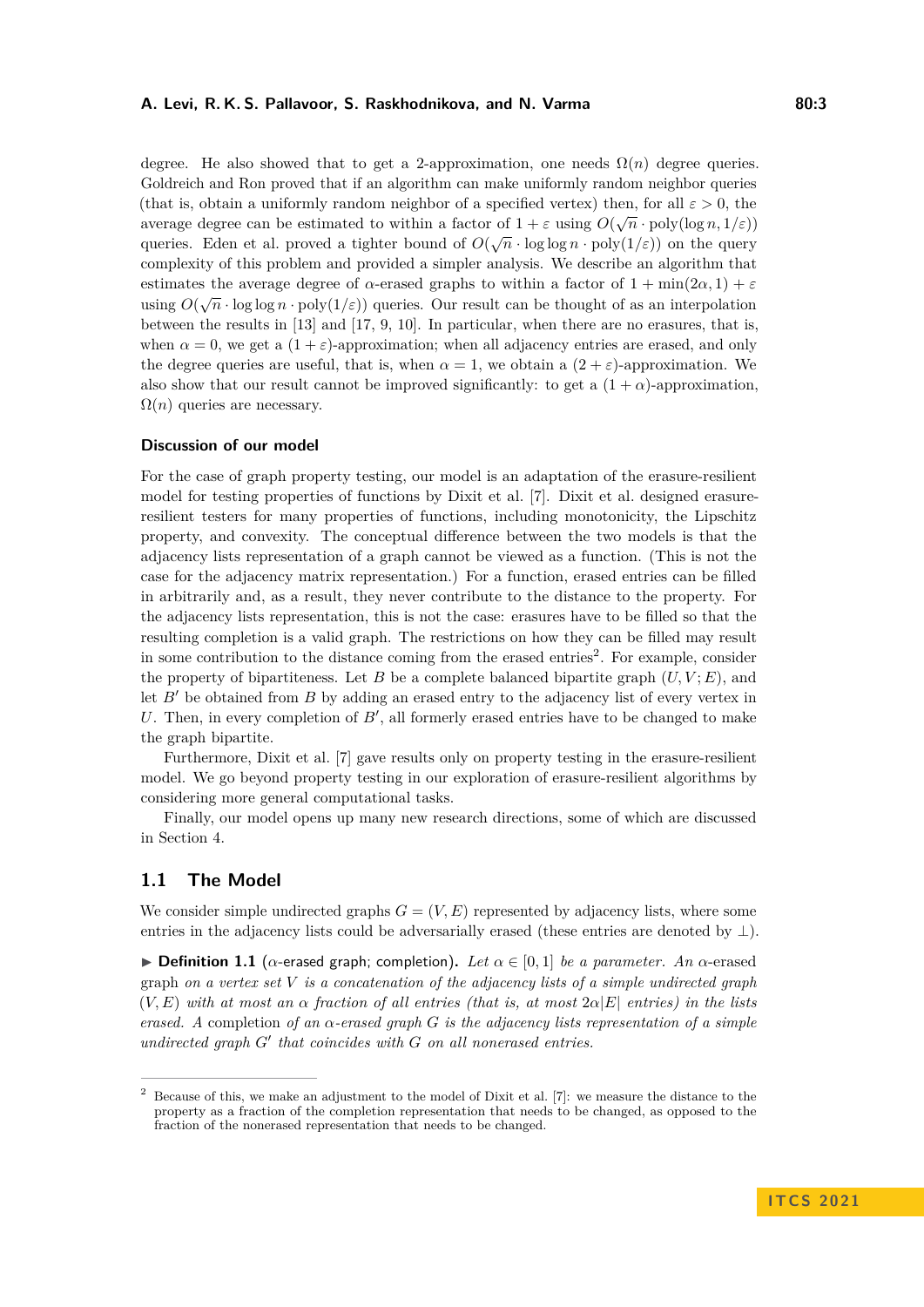### **80:4 Erasure-Resilient Sublinear-Time Graph Algorithms**

By definition, every partially erased graph has a completion, because it was obtained by erasing entries in a valid graph.

Given a partially erased graph *G* over a vertex set *V*, we use *n* to denote |*V*| and *m* to denote the number of edges in any completion of *G*, that is, half the sum of lengths of the adjacency lists of all the vertices in *G*. The average degree, that is,  $2m/n$ , is denoted by  $\overline{d}$ . For  $u \in V$ , we use Adj $(u)$  to denote the adjacency list of *u*. The degree *u*, denoted deg(*u*), is the length of Adj(*u*).

▶ **Definition 1.2** (Nonerased and half-erased edges). Let *G* be a partially erased graph over a *vertex set V*. For vertices  $u, v \in V$ , the set  $\{u, v\}$  is a nonerased edge in G if u is present in Adj $(v)$  *and vice versa. The set*  $\{u, v\}$  *is a* half-erased edge *if u is in* Adj $(v)$  *but v is not in* Adj(*u*)*, or vice versa.*

Our algorithms make two types of queries: *degree queries* and *neighbor queries*. A degree query specifies a vertex *v*, and the answer is deg(*v*). A neighbor query specifies  $(v, i)$ , and the answer is the  $i^{\text{th}}$  entry in  $\text{Adj}(v)$ .

**► Definition 1.3** (Distance to a property; erasure-resilient property tester). Let  $\alpha \in [0, 1]$ ,  $\varepsilon \in (0,1)$  *be parameters.* An  $\alpha$ -erased graph G satisfies a property  $\mathcal{P}$  if there exists a *completion of G that satisfies* P*. An α-erased graph G is ε-far from a property* P *if every completion*  $G'$  *of*  $G$  *is different in at least*  $\varepsilon$ m *edges from every graph that satisfies*  $\mathcal{P}$ *.* 

*An*  $\alpha$ -erasure-resilient  $\varepsilon$ -tester for a property  $\mathcal P$  *gets parameters*  $\alpha \in [0,1], \varepsilon \in (0,1)$  and *query access to an*  $\alpha$ -erased graph *G*. The tester accepts, with probability at least  $2/3$ , if *G satisfies*  $P$ *. The tester rejects, with probability at least*  $2/3$ *, if G is*  $\varepsilon$ *-far from*  $P$ *.* 

## **1.2 Our Results**

In this section, we state our main results for the erasure-resilient model of sublinear-time algorithms.

# **1.2.1 Testing Connectedness**

The problem of testing connectedness in the *general graph model* (that we further generalize to the erasure-resilient setting) was studied by Parnas and Ron [\[23\]](#page-19-3). The results on this fundamental problem are described in Section 10.2.1 in [\[14\]](#page-19-5). The best tester for this problem to date, due to [\[5\]](#page-18-0), had query complexity  $O\left(\frac{1}{\sqrt{2}}\right)$  $\frac{1}{(\varepsilon \overline{d})^2}$ ).

We give two erasure-resilient testers for connectedness: one for small values of  $\alpha$  and another for intermediate values of  $\alpha$ . Both testers work for all<sup>[3](#page-3-0)</sup> values of the proximity parameter,  $\varepsilon$ . We first give a tester that works for all  $\alpha < \varepsilon/2$ . (This tester is presented in Section [2.1.](#page-6-0))

<span id="page-3-1"></span>I **Theorem 1.4.** *There exists an α-erasure-resilient ε-tester for connectedness of graphs with the average degree*  $\overline{d}$  *that has*  $O(min\{\frac{1}{((\varepsilon-2\alpha)\overline{d})^2}, \frac{1}{\varepsilon-2\alpha}\log\frac{1}{(\varepsilon-2\alpha)\overline{d}}\})$  *query and time complexity and works for every*  $\varepsilon \in (0, 2/\overline{d})$  *and*  $\alpha \in [0, \varepsilon/2)$ *. The tester has 1-sided error. When the average degree d of the input graph is unknown, α-erasure-resilient ε-testing of connectedness (with 1-sided error) has query and time complexity*  $O(\frac{1}{\varepsilon-2\alpha}\log\frac{1}{\varepsilon-2\alpha})$ .

<span id="page-3-0"></span>For  $\varepsilon > 2/\overline{d}$ , we have  $\varepsilon m > n$ . Then testing connectedness is trivial, since every graph can be made connected by adding at most  $n-1$  edges.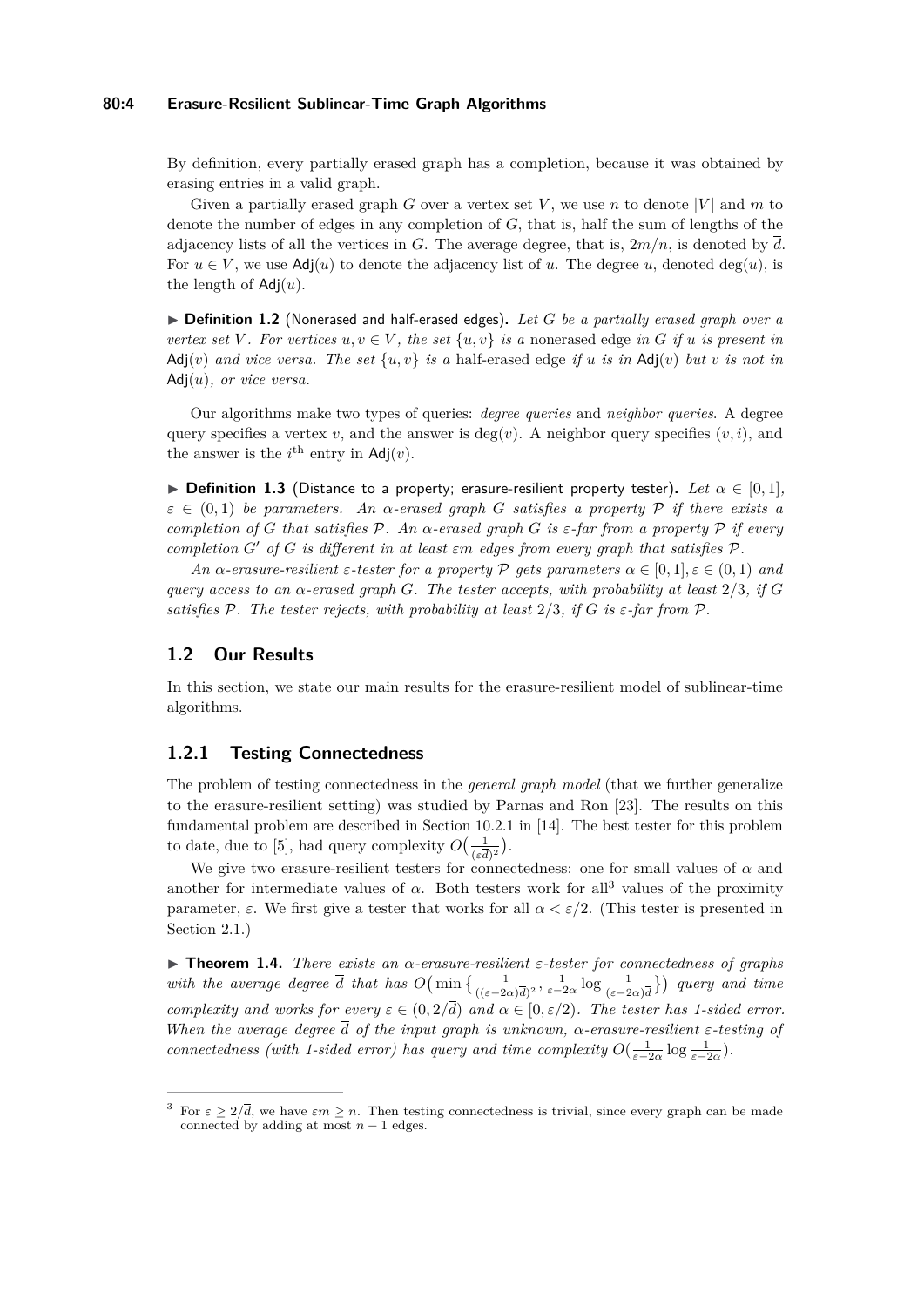### **A. Levi, R. K. S. Pallavoor, S. Raskhodnikova, and N. Varma 80:5**

Importantly, when the input adjacency lists have no erasures (i.e., when  $\alpha = 0$ ), our tester has better query complexity than the previously known best (standard) tester for connectedness, which was due to [\[5\]](#page-18-0). We present a standalone algorithm for this important special case in the full version of this article [\[20\]](#page-19-0). By substituting  $\alpha = 0$  in Theorem [1.4,](#page-3-1) we get  $O\left(\min\left\{\frac{1}{(\varepsilon\overline{d})^2}, \frac{1}{\varepsilon}\log\frac{1}{\varepsilon\overline{d}}\right\}\right)$  query complexity for the case when  $\overline{d}$  is known and  $O(\frac{1}{\varepsilon}\log\frac{1}{\varepsilon})$ query complexity when  $\bar{d}$  is unknown. For the case with no erasures, the improvement in query complexity as a function of  $\varepsilon$  is from  $O(\frac{1}{\varepsilon^2})$  to  $O(\frac{1}{\varepsilon} \log \frac{1}{\varepsilon})$ . The latter is optimal, as evidenced by an  $\Omega(\frac{1}{\varepsilon} \log \frac{1}{\varepsilon})$  lower bound for testing connectedness of graphs of degree 2 in [\[21\]](#page-19-6). We note that Berman et al. [\[5\]](#page-18-0) already proved that testing connectedness of graphs (with no erasures) in the bounded degree graph model of [\[16\]](#page-19-4) has query complexity  $O(\frac{1}{\varepsilon} \log \frac{1}{\varepsilon D})$ where *D* denotes the degree bound. Our result shows that the same query complexity (with *D* replaced by  $\overline{d}$ ) is attainable in the general graph model.

Our first tester looks for small connected components that do not have any erasures. When  $\alpha \in [\varepsilon/2, \varepsilon)$ , some  $\alpha$ -erased graphs that are  $\varepsilon$ -far from connected may not have any connected component that is free of erasures. Consequently, our first tester fails to reject such graphs. We give a different algorithm (presented in Section [2.2\)](#page-8-0) which works by looking for a subset of vertices that has at most one erasure and gets completed to a unique connected component in every completion of the partially erased graph. (In the beginning of Section [2.2,](#page-8-0) we give an explanation, illustrated by Figure [1,](#page-9-0) of why two erasures in a witness may render it not detectable from a local view obtained by a sublinear algorithm.)

<span id="page-4-0"></span>I **Theorem 1.5.** *There exists an α-erasure-resilient ε-tester for connectedness of graphs with the average degree*  $\overline{d}$  *that has*  $O\left(\frac{1}{\sqrt{1-\epsilon}}\right)$  $\frac{1}{(\varepsilon - \alpha)^2 \cdot d} \cdot \min \left\{ \frac{1}{(\varepsilon - \alpha) \cdot d^2}, 1 \right\}$  query and time complexity and *works for every*  $\varepsilon \in (0, 2/\overline{d})$  *and*  $\alpha \in [0, \varepsilon)$ *. The tester has 1-sided error.* 

Finally, we show that when  $\alpha \geq \varepsilon$ , the task of  $\alpha$ -erasure-resilient  $\varepsilon$ -testing of connectedness requires examining a linear portion of the graph representation. That is, we discover a phase transition in the complexity of this problem when the fraction of erasures  $\alpha$  reaches the proximity parameter *ε*.

<span id="page-4-1"></span>**Figure 1.6.** *For all*  $\varepsilon \in (0,1/7]$ *, every ε*-erasure-resilient *ε*-tester for connectedness that *makes only degree and neighbor queries requires a number of queries linear in the size of the graph representation.*

To prove this theorem, we construct (in Section [2.3\)](#page-11-0) a family of partially erased graphs for which it is hard to distinguish connected graphs from graphs that are far from connected. The average degree of the graphs in our constructions is constant. So, the lower bound for this graph family is  $\Omega(n) = \Omega(m)$ .

### **1.2.2 Estimating the Average Degree**

In Section [3.1,](#page-12-0) we give an erasure-resilient algorithm for estimating the average degree by generalizing the algorithm of Eden et al. [\[9,](#page-18-1) [10\]](#page-18-2) to work for the case with erasures.

<span id="page-4-2"></span>**► Theorem 1.7.** Let  $\alpha \in [0,1]$  and  $\varepsilon \in (0,1/2)$ . There exists an algorithm that makes *O*( $\sqrt{n}$  · log log *n* · poly( $1/\varepsilon$ )) *degree queries and uniformly random neighbor queries to an α-erased input graph of average degree d* ≥ 1 *and outputs, with probability at least* 2*/*3*, an estimate*  $\tilde{d}$  *satisfying*  $(1 - \varepsilon) \cdot \overline{d} < \tilde{d} < (1 + 2 \min(\alpha, \frac{1}{2}) + \varepsilon) \cdot \overline{d}$ *. The running time of the algorithm is the same as its query complexity.*

**I T C S 2 0 2 1**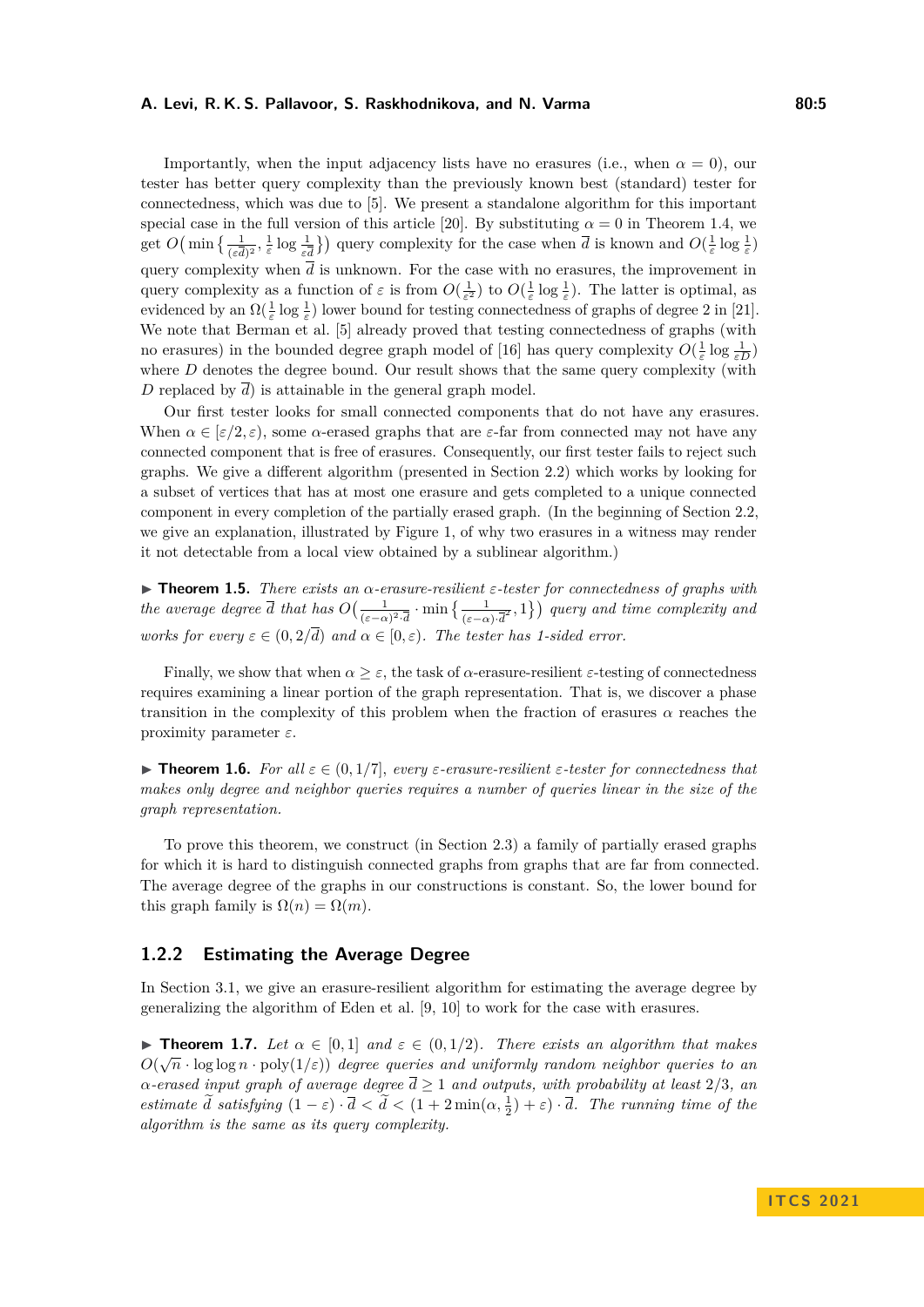# **80:6 Erasure-Resilient Sublinear-Time Graph Algorithms**

For graphs with no erasures, a good estimate of the number of edges gives a good estimate of the average degree. Feige's algorithm [\[13\]](#page-19-7) (that has access only to degree queries) counts some edges twice and gets an estimate of the average degree that is within a factor of  $2 + \varepsilon$ . Goldreich and Ron [\[17\]](#page-19-8) and Eden et al. [\[9,](#page-18-1) [10\]](#page-18-2) avoid the issue of double-counting by ranking vertices according to their degrees and estimating, within a factor of  $1 + \varepsilon$ , the number of edges going from lower-ranked to higher-ranked vertices. These algorithms use degree queries and uniformly random neighbor queries. Having erasures in the adjacency lists is, in a rough sense, equivalent to not having access to *some* of the neighbor queries. This results in the additional  $2\alpha$  error term in the approximation guarantee. Consequently, when the fraction of erasures approaches  $1/2$ , all the "relevant" entries in the adjacency lists of the input graph could be erased, and we enter the regime of having access only to degree queries.

In Section [3.2,](#page-16-0) we show that, for any fraction  $\alpha \in (0,1]$ , estimating the average degree of an *α*-erased graph to within a factor of  $(1 + \alpha)$  requires  $\Omega(n)$  queries. In other words, the approximation ratio of our erasure-resilient algorithm for estimating the average degree cannot be improved significantly.

<span id="page-5-0"></span> $▶$  **Theorem 1.8.** *Let*  $α ∈ (0,1]$  *be rational. For all*  $γ < α$ *, at least*  $Ω(n)$  *queries are necessary for every algorithm that makes degree and neighbor queries to an α-erased graph with the average degree*  $\overline{d}$  *and outputs, with probability at least 2/3, an estimate*  $\overline{d} \in [\overline{d}, (1 + \gamma)\overline{d}]$ .

# **1.3 Research Directions and Further Observations**

There are numerous research questions that arise from our work. In Section [4,](#page-17-0) we discuss some of them and also give additional observations about variants of our model. We mention open questions about another (weaker) threshold in erasure-resilient testing of connectedness, about erasure-resilient testing of monotone graph properties, about the relationship between testing with erasures and testing with errors, and about the variant of our model that allows only symmetric erasures. We show that some of the questions we discuss are open in our model, but easy in the bounded-degree version of our model.

### **1.4 Related Work**

Erasure-resilient sublinear-time algorithms, in the context of testing properties of functions, were first investigated by Dixit et al. [\[7\]](#page-18-3), and further studied by Raskhodnikova et al. [\[25\]](#page-19-9), Pallavoor et al. [\[22\]](#page-19-10), and Ben-Eliezer et al. [\[3\]](#page-18-4).

Property testing in the general graph model was first studied by Parnas and Ron [\[23\]](#page-19-3), who considered a relaxed version of the problem of testing whether the input graph has small diameter. Kaufman et al. [\[19\]](#page-19-11) studied the problem of testing bipartiteness in the general graph model and obtained tight upper and lower bounds on its complexity.

Sublinear-time algorithms for estimating various graph parameters have also received significant attention. There are sublinear-time algorithms for estimating the weight of a minimum weight spanning tree  $[6]$ , the number of connected components  $[6, 4]$  $[6, 4]$  $[6, 4]$ , the average degree [\[13,](#page-19-7) [17\]](#page-19-8), the average pairwise distance [\[17\]](#page-19-8), moments of the degree distribution [\[18,](#page-19-12) [9\]](#page-18-1), and subgraph counts [\[18,](#page-19-12) [8,](#page-18-7) [11,](#page-18-8) [12,](#page-18-9) [1,](#page-18-10) [2\]](#page-18-11).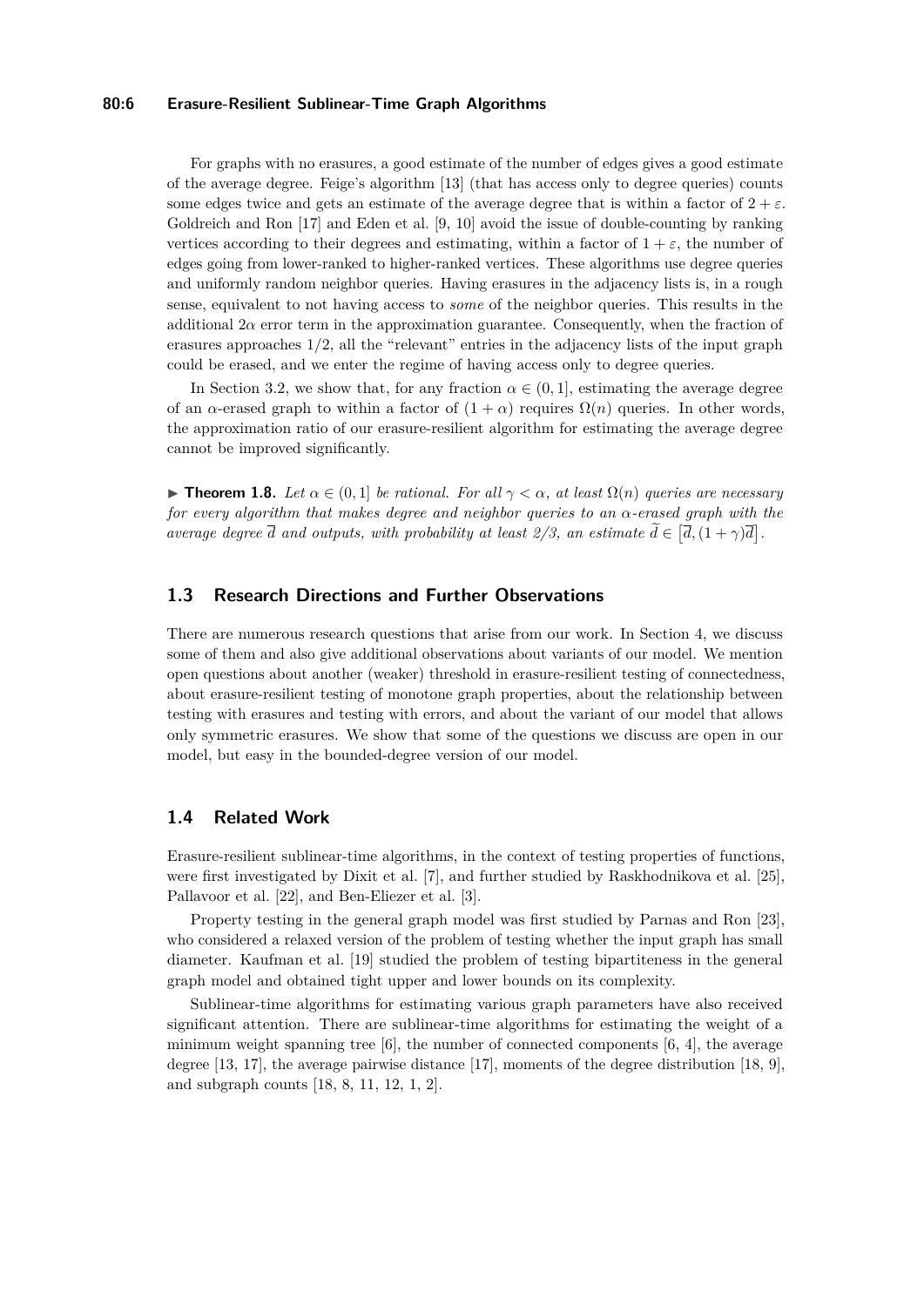# <span id="page-6-3"></span>**2 Erasure-Resilient Testing of Connectedness**

In this section, we present our results on erasure-resilient testing of connectedness in graphs.

## <span id="page-6-0"></span>**2.1 An Erasure-Resilient Connectedness Tester for** *α < ε/***2**

In this section, we present our connectedness tester for small  $\alpha$  and prove Theorem [1.4.](#page-3-1) The tester looks for witnesses to disconnectedness in the form of connected components with no erasures. It repeatedly performs a breadth first search (BFS) from a random vertex until it finds a witness to disconnectedness or exceeds a specified query budget.

A simple counting argument shows that if a partially erased graph is far from connected then it has many small witnesses to disconnectedness. Moreover, the size of the average witness among them is at most some bound *b* (that we calculate later). Our tester uses BFS to detect a witness to disconnectedness of size at most *b*.

The best tester for connectedness to date, by Berman et al. [\[5\]](#page-18-0), uses a technique called the *work investment strategy*. Specifically, their algorithm repeatedly samples a uniformly random vertex *v*, guesses the size of the witness to disconnectedness  $C_{(v)}$  containing *v*, and then performs a BFS from *v* for  $|C_{(v)}|^2$  queries. Clearly,  $|C_{(v)}|^2$  queries are enough to detect  $C_{(v)}$ . Using the fact that the expected size of a witness is *b*, they argue that their algorithm has complexity  $O(b^2)$ .

The new idea in our connectedness tester is to perform the BFS from a uniformly random vertex *v* for  $|C_{(v)}| \cdot \deg(v)/2$  queries. The expected value of the latter quantity is bounded by  $E_{(v)}$ , where  $E_{(v)}$  denotes the number of edges in the witness containing *v*, and the expectation is over the choice of a uniformly random vertex from  $C_{(v)}$ . That is, in expectation, the number of queries that we *invest* into the BFS from  $v$  is enough to detect  $C_{(v)}$ . We show that, overall, the expected complexity of this algorithm is  $\tilde{O}(b \cdot \overline{d})$ , which is smaller than  $O(b^2)$  when  $b > \overline{d}$ .

Our erasure-resilient tester is Algorithm [1,](#page-7-0) with a small standard modification to ensure that the stated complexity bounds hold in the worst case (not just in expectation). It is obtained by running the algorithm of Berman et al. (generalized to handle erasures) when  $b < d$  and running the above algorithm otherwise.

Before stating the algorithm, we formalize the notion of the witness to disconnectedness and argue that partially erased graphs that are far from being connected have many witnesses to disconnectedness.

▶ **Definition 2.1** (Witness to disconnectedness). A set C of vertices is a witness to disconnect*edness in a partially erased graph G if the adjacency lists of vertices in C have no erasures, and C forms a connected component in every completion of G.*

<span id="page-6-2"></span>**▶ Observation 2.2.** *Let*  $\varepsilon \in (0, 2/\overline{d})$  *and G*<sup>*'*</sup> *be an m-edge graph (with no erasures) that is ε-far from connected. Then*  $G'$  *has at least*  $\varepsilon m + 1$  *connected components.* 

Next, in Claim [2.3,](#page-6-1) we argue that if the fraction of erasures is *small*, *many* of the connected components present in a completion  $G'$  are also present as witnesses to disconnectedness in *G*.

<span id="page-6-1"></span> $\triangleright$  Claim 2.3. Let  $\varepsilon \in (0, 2/\overline{d})$  and  $\alpha \in [0, \varepsilon/2)$ . The number of witnesses to disconnectedness in an *α*-erased graph *G* that is  $\varepsilon$ -far from connected is at least  $(\varepsilon - 2\alpha)m$ .

Proof. By Observation [2.2,](#page-6-2) every completion *G'* of *G* has at least  $\varepsilon m+1$  connected components. The number of connected components in  $G'$  with at least one erased entry in the union of its adjacency lists (with respect to  $G$ ) is at most  $2\alpha m$ . Hence, the number of connected components in  $G'$  that do not have any erased entry in the union of its adjacency lists (with respect to *G*) is at least  $\varepsilon m - 2\alpha m = (\varepsilon - 2\alpha)m$ . The claim follows.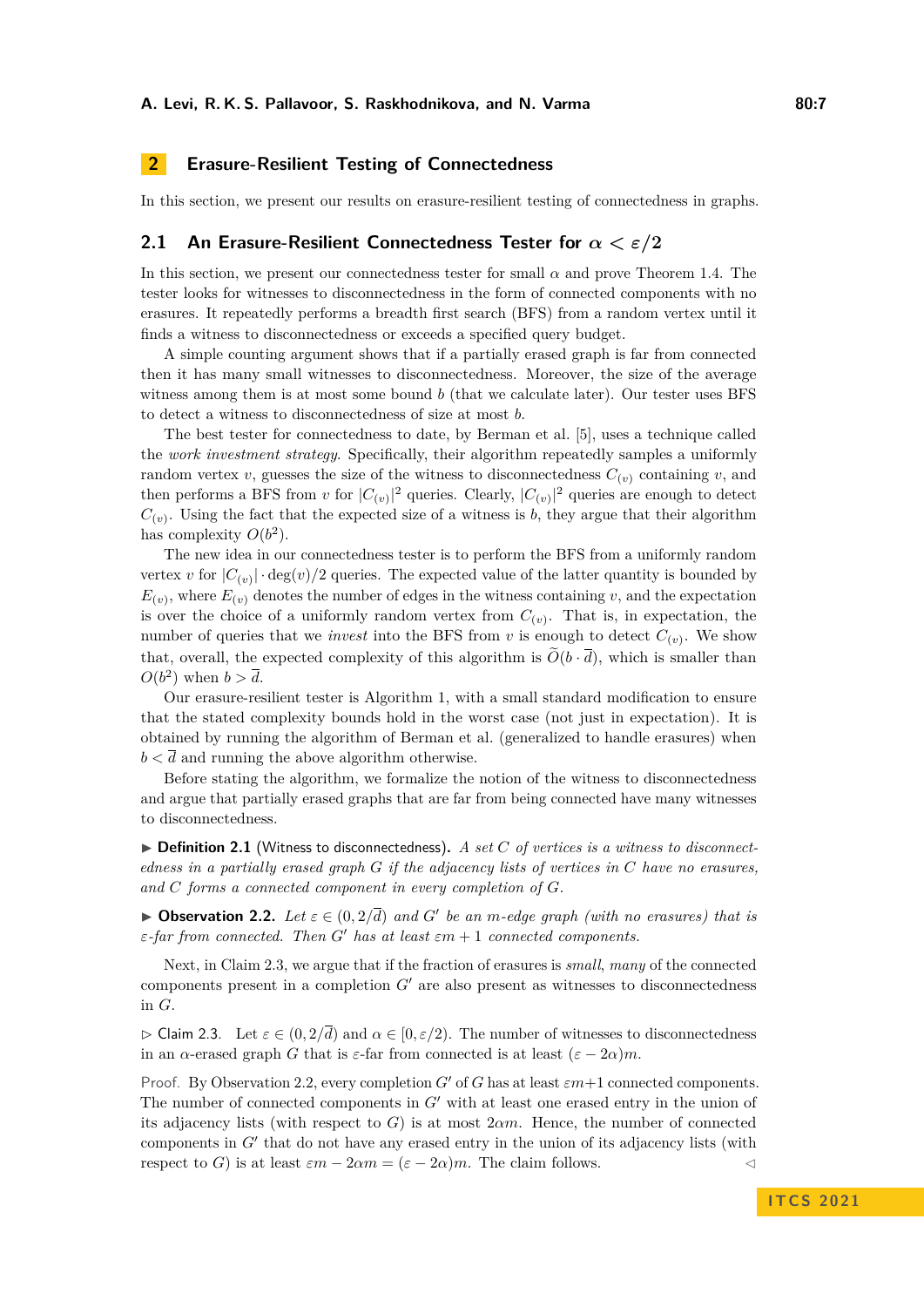## **80:8 Erasure-Resilient Sublinear-Time Graph Algorithms**

Let  $b = 2/((\varepsilon - 2\alpha) \cdot \overline{d})$ . By Claim [2.3,](#page-6-1) the size of the average witness to disconnectedness is at most *b*. Now we are ready to state Algorithm [1.](#page-7-0)

|  |  | <b>Algorithm 1</b> Erasure-Resilient Connectedness Tester for $\alpha < \varepsilon/2$ . |  |  |  |  |  |  |  |
|--|--|------------------------------------------------------------------------------------------|--|--|--|--|--|--|--|
|--|--|------------------------------------------------------------------------------------------|--|--|--|--|--|--|--|

<span id="page-7-1"></span><span id="page-7-0"></span>

| <b>input</b> : The average degree d, parameters $\varepsilon \in (0, 2/d)$ , $\alpha \in [0, \varepsilon/2)$ ; query access to |  |  |  |  |  |  |
|--------------------------------------------------------------------------------------------------------------------------------|--|--|--|--|--|--|
| an $\alpha$ -erased graph G.                                                                                                   |  |  |  |  |  |  |
| 1 Let $b \leftarrow 2/((\varepsilon - 2\alpha) \cdot d)$ . // the average size of a witness is at most b                       |  |  |  |  |  |  |
| 2 for $i \in \lfloor \lceil \log(4b) \rceil \rfloor$ do                                                                        |  |  |  |  |  |  |
| repeat $\left\lceil \frac{4b\ln 6}{2i} \right\rceil$ times<br>$\bf{3}$                                                         |  |  |  |  |  |  |
| Sample a vertex $v$ uniformly and independently at random.<br>$\overline{\bf 4}$                                               |  |  |  |  |  |  |
| if $b \leq d \log b$ then<br>5                                                                                                 |  |  |  |  |  |  |
| Run a BFS from v until it encounters an erased entry or $(2^i + 1)$ vertices.                                                  |  |  |  |  |  |  |
| else                                                                                                                           |  |  |  |  |  |  |
| Query $deg(v)$ ;<br>7                                                                                                          |  |  |  |  |  |  |
| Run a BFS from v until it encounters an erased entry or $(2^{i-1} \cdot \deg(v) + 1)$                                          |  |  |  |  |  |  |
| edges.                                                                                                                         |  |  |  |  |  |  |
| <b>if</b> the BFS explored an entire connected component and didn't encounter an<br>9                                          |  |  |  |  |  |  |
| <i>erasure</i> then reject.                                                                                                    |  |  |  |  |  |  |
| 10 Accept.                                                                                                                     |  |  |  |  |  |  |

<span id="page-7-5"></span><span id="page-7-2"></span>Clearly, Algorithm [1](#page-7-0) accepts all connected partially erased graphs.

<span id="page-7-4"></span>**Example 2.4.** *Let*  $\varepsilon \in (0, 2/\overline{d})$  *and*  $\alpha \in [0, \varepsilon/2)$ *. Let G be an*  $\alpha$ *-erased graph that is*  $\varepsilon$ *-far from connected. Then Algorithm [1](#page-7-0) rejects G with probability at least 5/6.*

**Proof.** Let *V* be the vertex set of *G*. We start by defining the quality of a vertex  $v \in V$ . The definition is different for the two cases, corresponding to the two stopping conditions Algorithm [1](#page-7-0) uses for BFS. First, we consider the case when  $b \leq d \cdot \log b$ , that is, when Algorithm [1](#page-7-0) runs the version of BFS specified in Step [6.](#page-7-1)

<span id="page-7-3"></span>▶ **Definition 2.5** (Quality of a vertex when  $b \leq \overline{d} \cdot \log b$ ). The quality of a vertex v, denoted  $q(v)$ , *is defined as follows. If v belongs to a witness to disconnectedness in G then*  $q(v) = 1/|C_{(v)}|$ , *where*  $C_{(v)}$  *denotes the witness to disconnectedness that v belongs to. Otherwise*,  $q(v) = 0$ *.* 

The important feature of  $q(v)$  is that, for a witness *C* to disconnectedness,  $\sum_{v \in C} q(v) = 1$ .

Next, we define the quality of a vertex for the case when  $b > \overline{d} \cdot \log b$ , that is, when Algorithm [1](#page-7-0) runs the version of BFS specified in Step [8.](#page-7-2)

 $\triangleright$  **Definition 2.6** (Quality of a vertex when  $b > \overline{d} \cdot \log b$ ). *Fix a completion G'* of *G. For a vertex*  $v \in V$ , let  $C_{(v)}$  denote the connected component (in  $G'$ ) containing v, and let  $E_{(v)}$ *denote the number of edges in*  $C_{(v)}$ . The quality of a vertex *v*, denoted  $q(v)$ , is defined as

$$
q(v) = \begin{cases} 0 & \text{if } C_{(v)} \text{ contains at least one erased entry in } G, \\ \frac{\deg(v)}{2E_{(v)}} & \text{if } E_{(v)} > 0, \\ 1 & \text{if } E_{(v)} = 0. \end{cases}
$$

Like for  $q(v)$  from Definition [2.5,](#page-7-3) for a witness *C* to disconnectedness,  $\sum_{v \in C} q(v) = 1$ .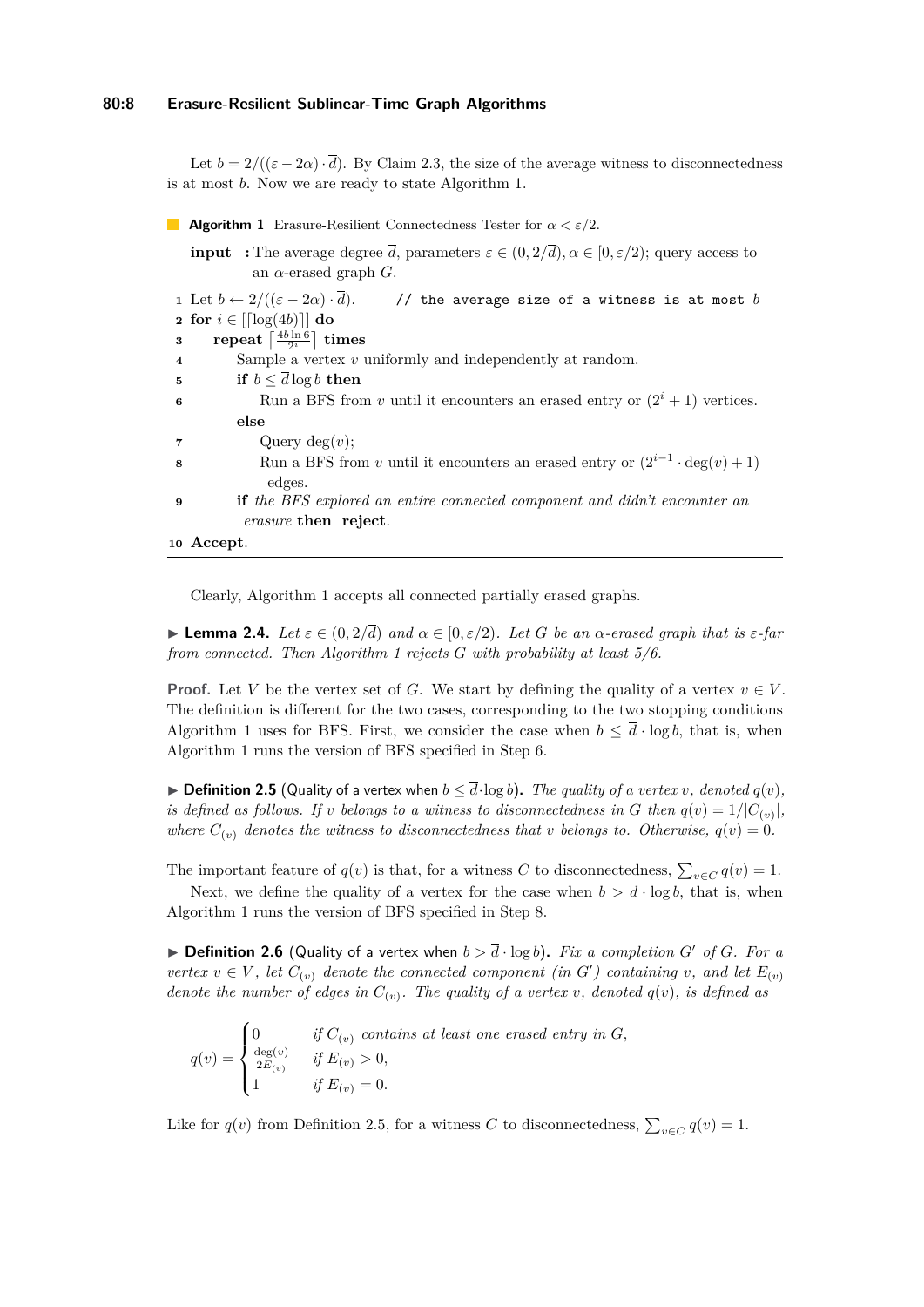#### **A. Levi, R. K. S. Pallavoor, S. Raskhodnikova, and N. Varma 80:9**

The rest of the proof of Lemma [2.4](#page-7-4) is the same for both cases. We analyze the expected quality of a uniformly random vertex  $v \in V$ . Since  $\sum_{v \in C} q(v) = 1$ , by Claim [2.3,](#page-6-1)

$$
\mathop{\mathbb{E}}_{v \in V}[q(v)] = \frac{1}{n} \sum_{v \in V} q(v) = \frac{1}{n} \sum_{\substack{C: C \text{ is a witness} \\ \text{to disconnectedness}}} 1 \ge \frac{(\varepsilon - 2\alpha)m}{n} = \frac{1}{b}.
$$

Finally, we apply the following work investment strategy lemma [\[5,](#page-18-0) Lemma 2.5].

<span id="page-8-1"></span>**Example 2.7** ([\[5\]](#page-18-0)). Let X be a random variable that takes values in  $[0, 1]$ . Suppose  $\mathbb{E}[X] \geq \beta$ , and let  $t = \lceil \log(4/\beta) \rceil$ . For all  $i \in [t]$ , let  $p_i = \Pr[X \geq 2^{-i}]$  and  $k_i = \frac{4 \ln 6}{2^i \beta}$ . Then  $\prod_{i=1}^{t} (1 - p_i)^{k_i} \leq \frac{1}{6}.$ 

We apply Lemma [2.7](#page-8-1) with *X* equal to  $q(v)$  for a uniformly random  $v \in V$ . Set  $\beta = 1/b$ and  $t = \lceil \log(4/\beta) \rceil$ . For  $i \in [t]$ , set  $p_i$  to be the probability that a vertex *v* sampled uniformly at random belongs to a witness to disconnectedness of  $G$  that has at most (i)  $2^i$  vertices, when  $b \leq \overline{d} \cdot \log b$ ; (ii)  $2^{i-1} \cdot \deg(v)$  edges, otherwise. That is,  $p_i = \Pr[X \geq 2^{-i}]$ . Similarly, for  $i \in [t]$ , let  $k_i = \frac{4 \ln 6}{2^i \beta}$ . Then the probability that Step [9](#page-7-5) of the tester does not reject is  $\prod_{i=1}^{t} (1 - p_i)^{k_i}$ . By Lemma [2.7,](#page-8-1) this step rejects with probability at least 5/6.

**Proof of Theorem [1.4.](#page-3-1)** We start by analyzing the query and time complexity of Algorithm [1.](#page-7-0) **Case [1](#page-7-0):** When  $b \leq \overline{d} \cdot \log b$ , the query and time complexity of Algorithm 1 is

$$
\sum_{i \in \left\lceil \lceil \log(4b) \rceil \right\rceil} \left\lceil \frac{4b \ln 6}{2^i} \right\rceil \cdot 2^{2i} = O\left(b^2\right) = O(\min\{b^2, b\overline{d} \cdot \log b\}).
$$

**Case 2:** When  $b > \overline{d} \cdot \log b$ , the expected query and time complexity of Algorithm [1](#page-7-0) is

$$
\sum_{i \in [\lceil \log 4b \rceil]} \left\lceil \frac{4b \ln 6}{2^i} \right\rceil \cdot 2^i \cdot \mathop{\mathbb{E}}_{s \in V} [\deg(s)] = O(b\overline{d} \log b) = O(\min\{b^2, b\overline{d} \cdot \log b\}).
$$

Substituting the value of *b*, we get

$$
O(\min\{b^2, b\overline{d}\cdot\log b\}) = O\bigg(\min\bigg\{\frac{1}{((\varepsilon-2\alpha)\overline{d})^2}, \frac{1}{\varepsilon-2\alpha}\log\frac{1}{(\varepsilon-2\alpha)\overline{d}}\bigg\}\bigg).
$$

The final tester is obtained by running Algorithm [1](#page-7-0) and then aborting and accepting if the number of queries exceeds six times its expectation. The final tester then has the query complexity and the running time stated in Theorem [1.4.](#page-3-1)

The final tester never rejects a connected partially erased graph. However, a partially erased graph that is *ε*-far from connected can get accepted incorrectly if Algorithm [1](#page-7-0) accepts it or if the final algorithm aborts. The probability of the former event is at most  $1/6$ , by Lemma [2.4.](#page-7-4) The probability of aborting is also at most 1/6, by Markov's inequality. By a union bound, the final algorithm accepts incorrectly with probability at most  $1/3$ , completing the proof of the theorem for the case when  $\overline{d}$  is given to the algorithm.

We can adjust the algorithm to work without access to the average degree at a small cost in query and time complexity. The details appear in the full version  $[20]$ .

# <span id="page-8-0"></span>**2.2 Our Erasure-Resilient Connectedness Tester for** *α* **∈ [***ε/***2***, ε***)**

In this section, we prove Theorem [1.5.](#page-4-0) We describe and analyze a 1-sided error *α*-erasureresilient *ε*-tester for connectedness that can work with more erasures in the input graph than Algorithm [1](#page-7-0) can handle. Specifically, the tester works for all  $\alpha < \varepsilon$ . However, it has better performance than Algorithm [1](#page-7-0) only for  $\alpha \in [\varepsilon/2, \varepsilon)$ .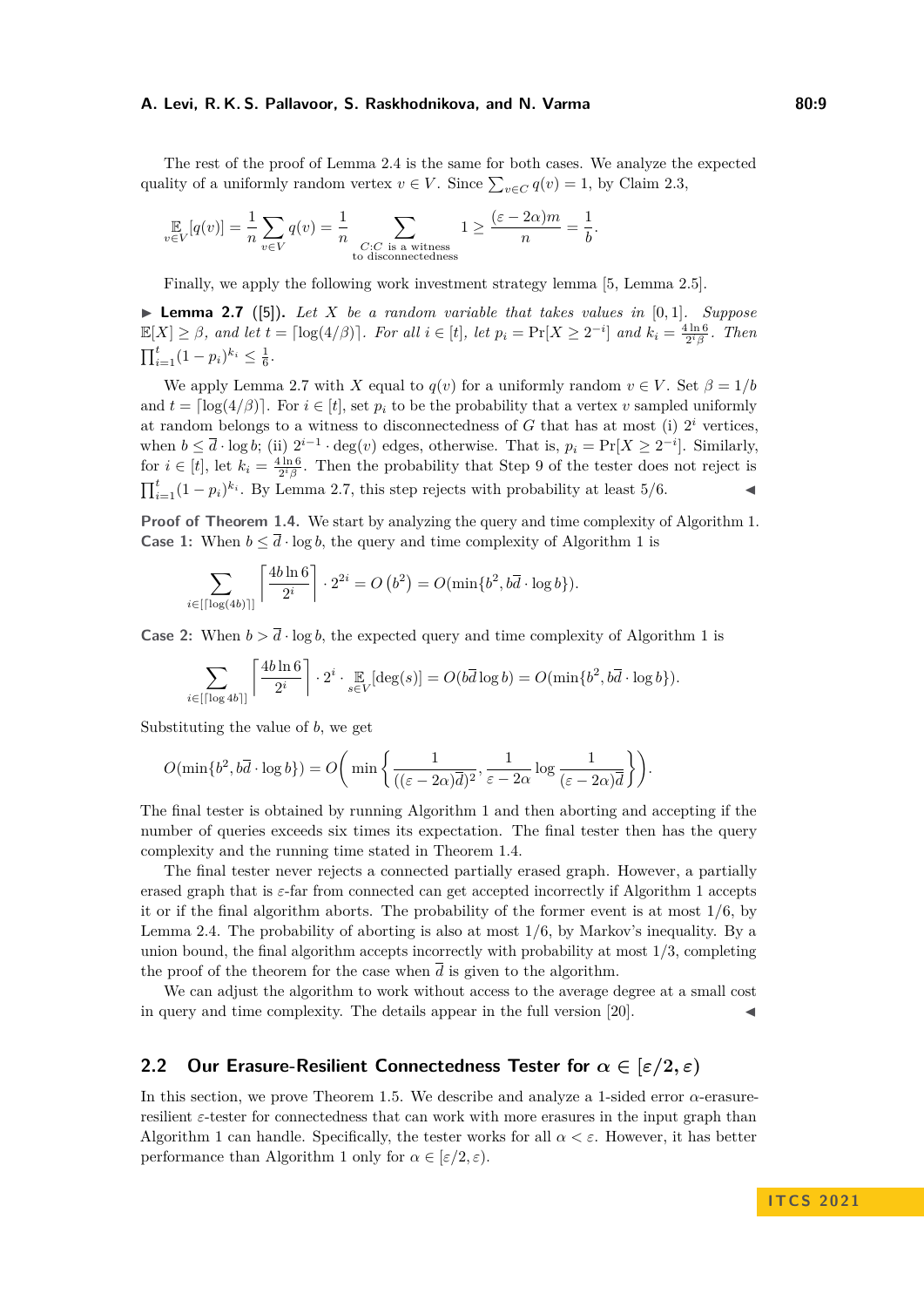<span id="page-9-0"></span>

**Figure 1** An example of a component with two erasures, where a BFS from any vertex fails to detect that this component is disconnected from the rest of the graph.

 $v_1$   $v_2$   $v_3$   $v_4$   $v_5$   $v_6$ 

**Figure 2** An example of a generalized witness to disconnectedness, where only a BFS from *v*<sup>1</sup> (but not from any other vertex) detects the generalized witness.

A dotted line represents an erasure in the adjacency list of the corresponding vertex. An arrow pointing from a vertex *a* in the direction of a vertex *b* represents that  $b \in Adj(a)$ , but  $a \notin Adj(b)$ .

When  $\alpha > \varepsilon/2$ , an  $\alpha$ -erased graph that is  $\varepsilon$ -far from being connected may not contain any witnesses to disconnectedness as defined in Section [2.1.](#page-6-0) Specifically, every set *C* of nodes that gets completed to a connected component could have an erasure in the union of the adjacency lists of the nodes in *C*. To get around this issue, our tester looks for a *generalized witness to disconnectedness*, which is, intuitively, a connected component with at most one erasure. Observe that a component with two erasures could have a unique completion, but impossible to certify as a separate connected component from the local view from any of its vertices. Figure [1](#page-9-0) shows an example of a small component, where a BFS from any vertex will be unable to certify that the graph is disconnected.

Our tester repeatedly performs a BFS from a random vertex until it detects a generalized witness to disconnectedness, or exceeds a specified query budget. We show, by a counting argument, that every partially erased graph that is far from connected has several *small* generalized witnesses to disconnectedness. The correctness of the tester is ensured by the observation that each such witness *C* contains at least one vertex from which all the other vertices in *C* are reachable. (It is possible to have *exactly* one vertex in *C* from which all the other vertices are reachable. Figure [2](#page-9-0) shows an example of a connected component, where a BFS can detect the generalized witness to disconnectedness only if started at vertex  $v_1$ , but will fail to do so from all other vertices.)

Before we state our tester, we formalize the notion of generalized witnesses.

<span id="page-9-1"></span>I **Definition 2.8** (Generalized witness to disconnectedness)**.** *Given a partially erased graph G over a vertex set*  $V$ , a set  $C \subset V$  *is a* generalized witness to disconnectedness of G if

- <span id="page-9-3"></span>**1.** *there is at most one erased entry (* $\perp$ *) <i>in*  $\bigcup_{v \in C}$  Adj(*v*)*,*
- <span id="page-9-4"></span>**2.** *every nonerased entry in*  $\bigcup_{v \in C}$  Adj $(v)$  *is a vertex from C*,
- <span id="page-9-5"></span>**3.** *if* ⊥ ∈ Adj(*u*) *for some*  $u \in C$  *then*  $u \in$  Adj(*v*) *but*  $v \notin$  Adj(*u*) *for some*  $v \in C$ *; moreover, each node in C is reachable via a BFS from v.*

Definition [2.8](#page-9-1) implies that the only erasure, if any, in the union of the adjacency lists of the nodes in *C* is part of a half-erased edge within *C,* and that *C* forms a connected component in every completion of *G*.

Let  $b = 4/((\epsilon - \alpha)\overline{d})$ . Our tester is presented in Algorithm [2.](#page-10-0) In the rest of the section, we analyze the correctness and complexity of the tester.

**Definition 2.9** (Small and big sets). Let G be a partially erased graph and let  $\varepsilon^* \in (0, 2/\overline{d})$ *be a parameter. The* representation length *of a set C of nodes is the sum of lengths of the adjacency lists of nodes in C. The set C is*  $\varepsilon^*$ -small *if either*  $\epsilon^* \geq 4/\overline{d}^2$  and *C* contains at most  $4/(\epsilon^* \cdot \overline{d})$  vertices, or

 $\epsilon^*$  <  $4/\overline{d}^2$  and *C* has representation length at most  $4/\epsilon^*$ .

*The set C is*  $\varepsilon^*$ -big *otherwise.* 

<span id="page-9-2"></span>Claim [2.10](#page-9-2) shows that a partially erased graph that is far from connected has sufficiently many small generalized witnesses to disconnectedness.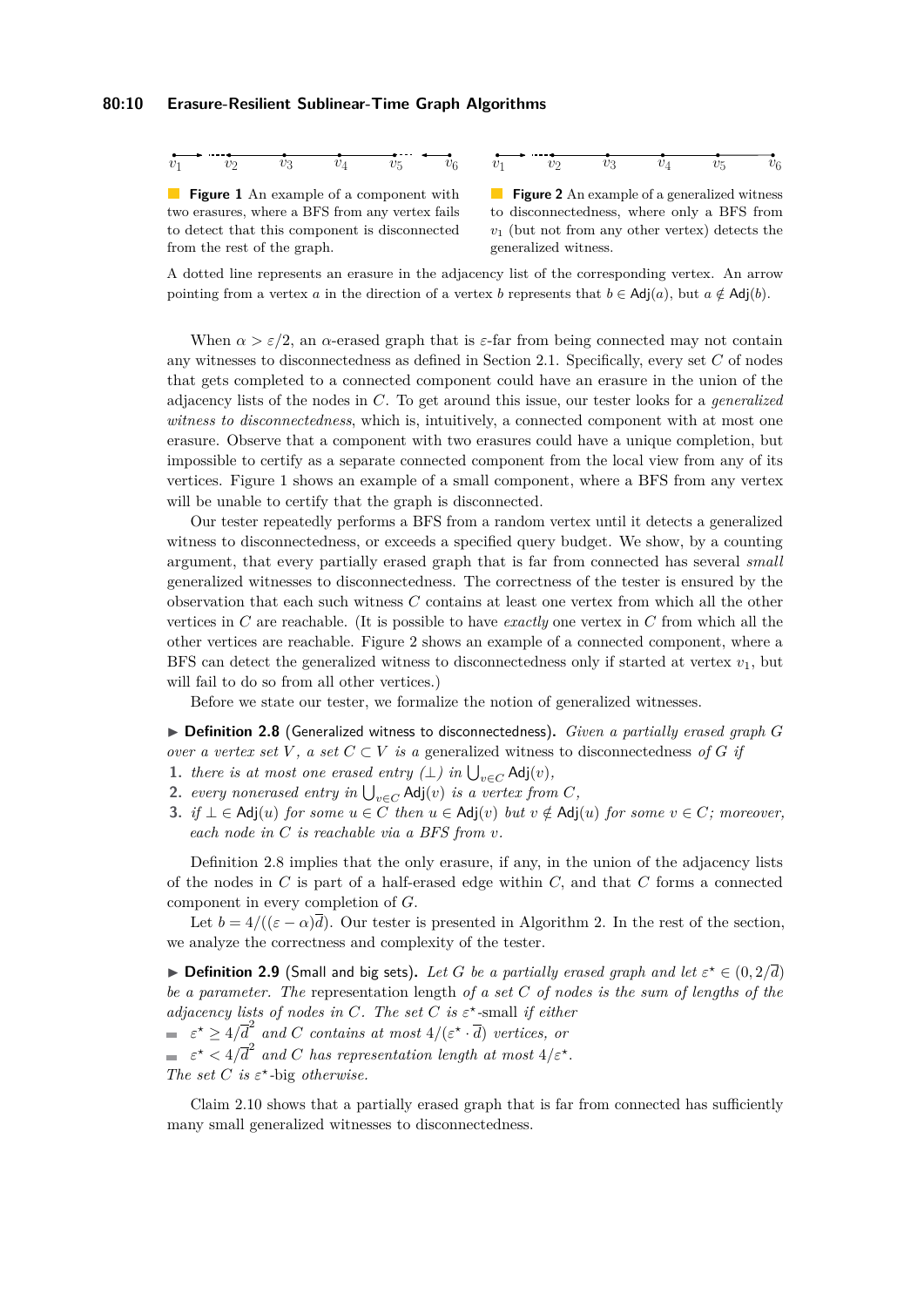#### **A. Levi, R. K. S. Pallavoor, S. Raskhodnikova, and N. Varma 60:11** 60:11

<span id="page-10-0"></span>

| <b>Algorithm 2</b> Erasure-Resilient Connectedness Tester for $\alpha \in [\varepsilon/2, \varepsilon]$ .                                                                             |
|---------------------------------------------------------------------------------------------------------------------------------------------------------------------------------------|
| <b>input</b> : The average degree $\overline{d}$ , parameters $\varepsilon \in (0, 2/\overline{d})$ , $\alpha \in [0, \varepsilon)$ ; query access to an<br>$\alpha$ -erased graph G. |
| 1 Let $b \leftarrow 4/((\varepsilon - \alpha)\overline{d})$ .                                                                                                                         |
| repeat $[b \ln 3]$ times<br>$\mathbf{2}$                                                                                                                                              |
| Sample a vertex s uniformly and independently at random.<br>3                                                                                                                         |
| Run a BFS starting from s using at most $\min\{b^2, b\cdot \overline{d}\}\$ neighbor queries.<br>$\overline{\bf 4}$                                                                   |
| if Step 4 detected a generalized witness to disconnectedness then<br>5                                                                                                                |
| Reject.<br>6                                                                                                                                                                          |
| Accept.                                                                                                                                                                               |

<span id="page-10-3"></span><span id="page-10-1"></span> $\triangleright$  Claim 2.10. Let  $\varepsilon \in (0, 2/\overline{d}), \alpha \in [0, \varepsilon)$ . Let *G* be an *α*-erased graph that is  $\varepsilon$ -far from connected. The number of  $(\varepsilon - \alpha)$ -small generalized witnesses to disconnectedness of *G* is at least  $(\varepsilon - \alpha)m/2$ .

Proof. We first argue that there are many small connected components in every completion  $G'$  of  $G$  and then prove that many of these are generalized witnesses in  $G$ .

Consider a completion *G*<sup>'</sup> of *G*. If  $\varepsilon - \alpha \geq 4/\overline{d}^2$ , the number of  $(\varepsilon - \alpha)$ -big connected components in *G*<sup> $\prime$ </sup> is at most  $n/b = (\varepsilon - \alpha)m/2$ . If  $\varepsilon - \alpha < 4/\overline{d}^2$ , the number of  $(\varepsilon - \alpha)$ -big connected components in *G'* is at most  $2m/(b \cdot \overline{d}) = (\varepsilon - \alpha)m/2$ , since the representation length of the vertex set *V* of *G* is 2*m*. By Observation [2.2,](#page-6-2) the total number of connected components in *G*<sup> $\prime$ </sup> is at least  $\varepsilon m+1$ . Hence, the number of  $(\varepsilon-\alpha)$ -small connected components in *G'* is at least  $(\varepsilon + \alpha)m/2$ .

Let  $C \subset V$  denote the set of vertices corresponding to an  $(\varepsilon - \alpha)$ -small connected component in  $G'$ . If  $\bigcup_{v \in C} \mathsf{Adj}(v)$  has no erasures, then *C* is a generalized witness to disconnectedness of *G*. Next, assume that  $\bigcup_{v \in C}$  Adj $(v)$  has exactly one erasure. We show that the set *C* is a generalized witness to disconnectedness of *G*. Condition [1](#page-9-3) is satisfied by definition. Condition [2](#page-9-4) is true since  $C$  forms a connected component in  $G'$ . To see that Condition [3](#page-9-5) holds, let  $u \in C$  be the vertex with  $\bot \in Adj(u)$ . Since C is a connected component in  $G'$ , this erased entry was completed with the label of another vertex  $v \in C$ . Moreover, every vertex in  $C$  is reachable by a BFS from  $v$ , since  $C$  forms a connected component in  $G'$ , and the erased entry is not needed for these searches because it would lead back to *v*. Therefore, *C* is a generalized witness to disconnectedness of *G* if  $\bigcup_{v \in C}$  Adj $(v)$  has exactly one erasure.

Among the  $(\varepsilon - \alpha)$ -small connected components in G', at most  $\alpha m$  have at least 2 erased entries in the union of their adjacency lists. Hence, the number of  $(\varepsilon - \alpha)$ -small generalized witnesses to disconnectedness of *G* is at least  $((\varepsilon + \alpha)m/2) - \alpha m = (\varepsilon - \alpha)m/2$ .

Lemma [2.11](#page-10-2) below implies Theorem [1.5.](#page-4-0)

<span id="page-10-2"></span>**Example [2](#page-10-0).11.** For every  $\varepsilon \in (0, 2/\overline{d})$  and  $\alpha \in [0, \varepsilon)$ , Algorithm 2 is an  $\alpha$ -erasure-resilient *ε-tester for connectedness of graphs with the average degree*  $\overline{d}$ *. It has*  $O(b^2\overline{d} \cdot \min\{b/\overline{d}, 1\})$ *query and time complexity.*

**Proof.** Consider an  $\alpha$ -erased graph *G* over a vertex set *V*. Assume that *G* is connected, that is, there exists a connected completion *G'* of *G*. Consider an arbitrary  $C \subset V$ . There exist vertices  $u \in C$  and  $v \in V \setminus C$  such that  $\text{Adj}(u)$  in  $G'$  contains *v*. Hence, *C* is not a generalized witness to disconnectedness of *G*. Therefore, the tester accepts *G*.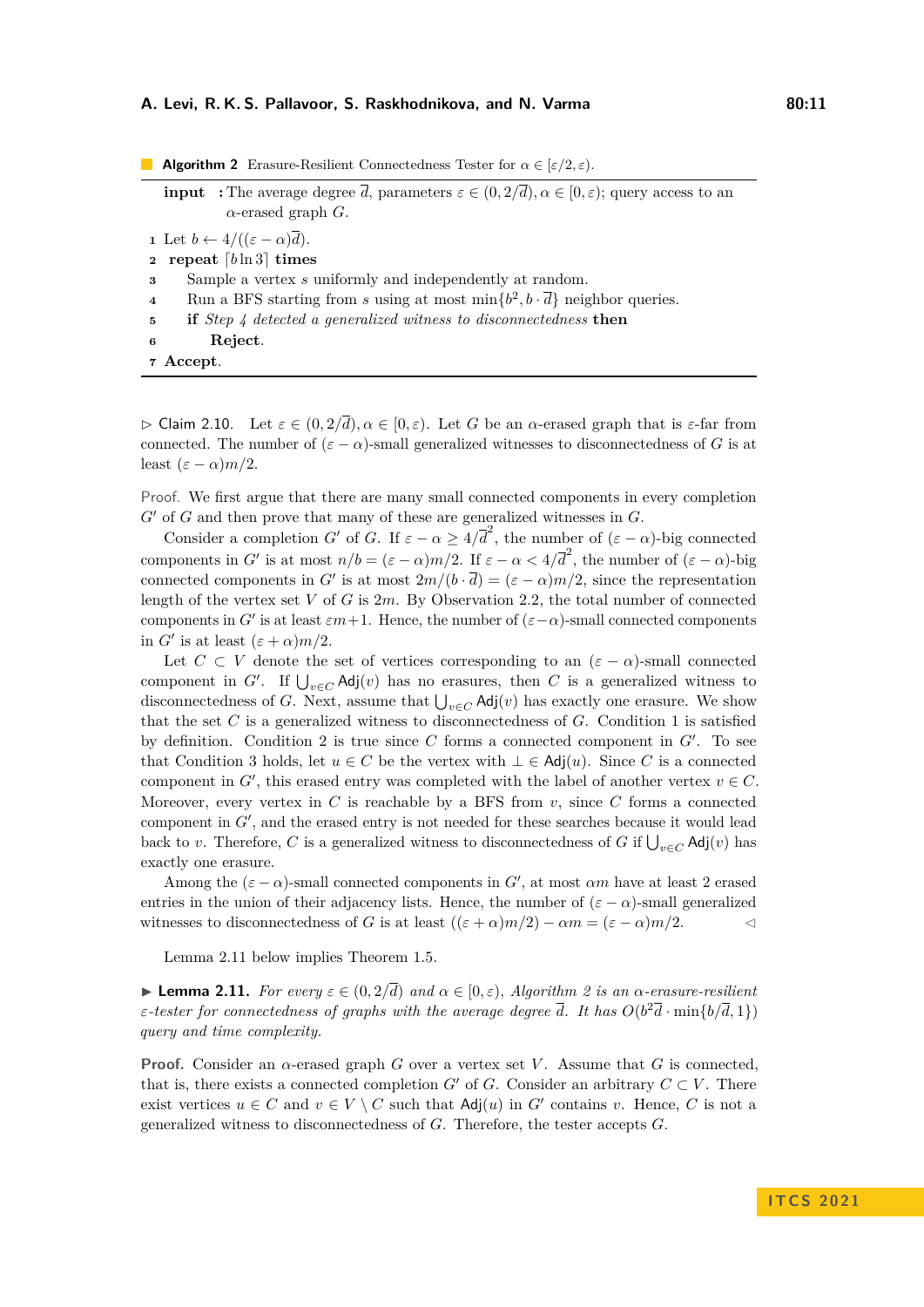### **80:12 Erasure-Resilient Sublinear-Time Graph Algorithms**

<span id="page-11-1"></span>

**Figure 3** The partially erased graphs  $G^+$  and  $G^-$  described in the proof of Theorem [1.6.](#page-4-1) The dotted lines represent erased entries in the adjacency lists of the corresponding vertices. In *G* <sup>+</sup>, the directed edges from  $v^*$  point to the vertices in its adjacency list. The circles represent cycles.

Next, assume that *G* is  $\varepsilon$ -far from connected. Let *W* denote the family of all  $(\varepsilon - \alpha)$ small generalized witnesses to disconnectedness of *G*. Let  $C \subset V$  be an element of *W*. If  $\varepsilon - \alpha \geq 4/\overline{d}^2$ , the representation length of *C* is at most  $b^2 \leq b \cdot \overline{d}$ . If  $\varepsilon - \alpha < 4/\overline{d}^2$ , the representation length of *C* is at most  $b \cdot \overline{d} < b^2$ . Hence, the representation length of *C* is at most  $\min\{b^2, b\cdot\overline{d}\}$ . If  $\bigcup_{v\in C}$  Adj $(v)$  has no erasures then every vertex in *C* is reachable from every other vertex in *C*. Otherwise, the vertex *v* in Condition [3](#page-9-5) of Definition [2.8](#page-9-1) is such a vertex. If Algorithm [2](#page-10-0) performs a BFS from *v*, it will detect a generalized witness to disconnectedness after at most  $\min\{b^2, b \cdot \overline{d}\}\$  queries and reject. Since  $|\mathcal{W}| \geq (\varepsilon - \alpha)m/2$  and each generalized witness in  $W$  has at least one vertex from which the generalized witness is detectable by a BFS, a single iteration of Algorithm [2](#page-10-0) rejects with probability at least  $|\mathcal{W}|/n = 1/b$ . Hence, Algorithm [2](#page-10-0) rejects with probability at least  $1 - (1 - (1/b))^{[b \ln 3]} \ge 1 - \exp(-\ln 3) = 2/3$ .

Step [4](#page-10-1) of Algorithm [2](#page-10-0) makes at most  $\min\{b^2, b\overline{d}\}\$  queries. Thus, the query complexity of Algorithm [2](#page-10-0) is  $O(b \cdot \min\{b^2, b\bar{d}\}),$  which simplifies to the claimed expression. Checking (in Step [5\)](#page-10-3) whether a set *C* is a generalized witness to disconnectedness can be done with a constant number of passes over the adjacency lists of vertices in *C*. Since the algorithm queried all entries in them, its running time is asymptotically equal to its query complexity. J

# <span id="page-11-0"></span>**2.3 A Lower Bound for Erasure-Resilient Connectedness Testing**

In this section, we prove Theorem [1.6.](#page-4-1) We note that hard graphs in our construction have constant average degree. That is, for those graphs, our lower bound is  $\Omega(n) = \Omega(m)$ .

**Proof of Theorem [1.6.](#page-4-1)** We apply Yao's minimax principle, as stated in [\[26\]](#page-19-13). Specifically, we construct distributions  $\mathcal{D}^+$  and  $\mathcal{D}^-$ , the former over connected graphs and the latter over graphs that are *ε*-far from connected, such that every deterministic *ε*-erasure-resilient *ε*-tester for connectedness makes  $\Omega(m)$  queries to distinguish the two distributions.

Without loss of generality, assume that  $t = (1 - \varepsilon)/(2\varepsilon)$  is an integer. Observe that  $t \geq 3$ as  $\varepsilon \leq 1/7$ . Let *k* be an even number and  $n = kt + 1$ . We first construct two partially erased *n*-node graphs  $G^+$  and  $G^-$ , depicted in Figure [3.](#page-11-1) The vertices of  $G^+$  are partitioned into  $k+1$  sets. Each of the first  $k$  sets induces a *t*-node cycle. Exactly one node in each cycle has degree 3 and has an erasure in its adjacency list, in addition to its two neighbors on the cycle. The last set contains a single node  $v^*$  of degree  $k$ . Its adjacency list contains the labels of the degree-3 vertices in the cycles. The graph *G*<sup>−</sup> is the same as *G*<sup>+</sup>, except that in  $G^-$ , we have that  $\text{Adj}(v^*)$  is empty, that is,  $v^*$  is isolated.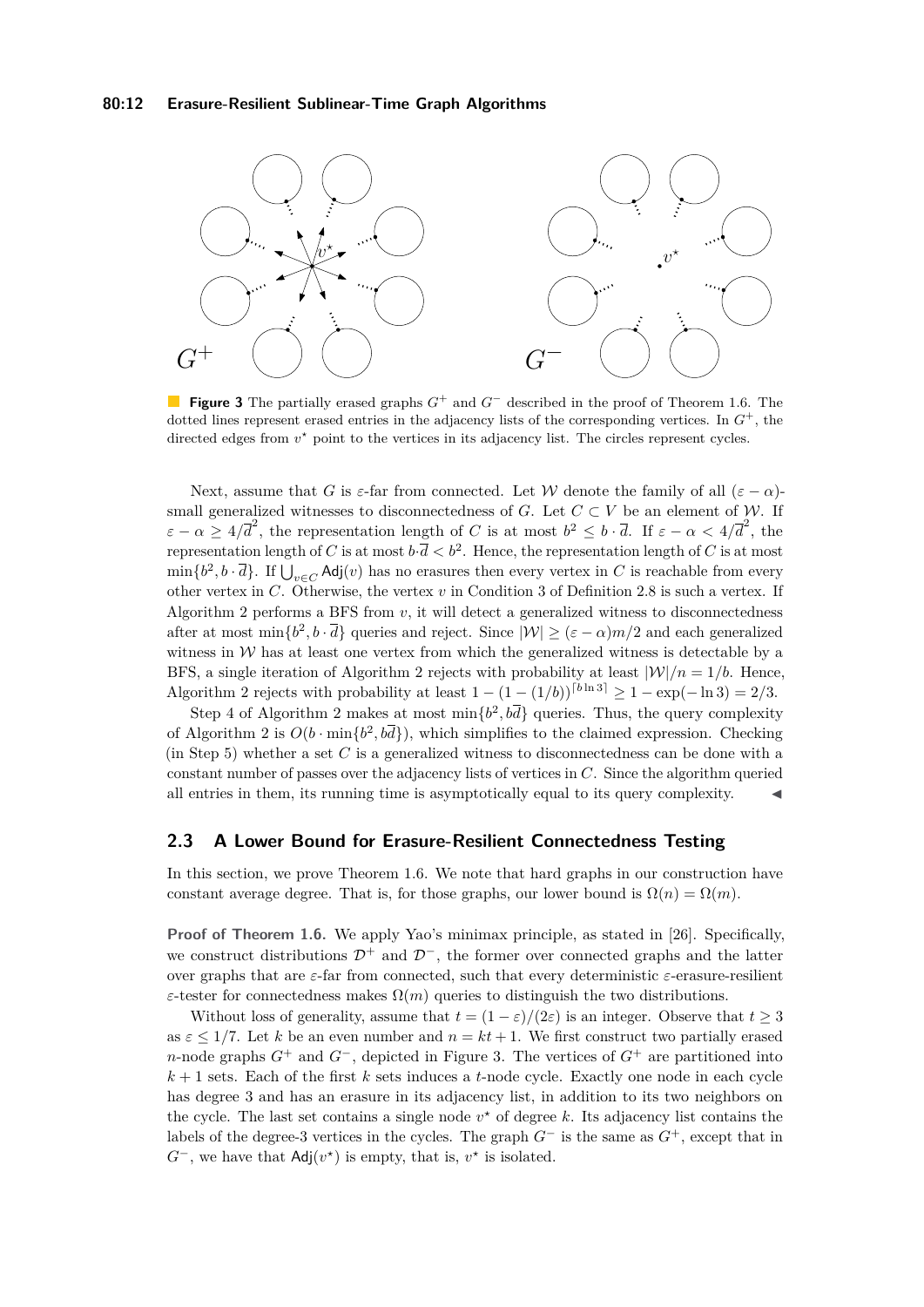### **A. Levi, R. K. S. Pallavoor, S. Raskhodnikova, and N. Varma 80:13** 80:13

We can obtain a connected completion of  $G^+$  by connecting the vertex  $v^*$  to all the degree-3 vertices. In contrast, at least *k/*2 edges need to be added to every completion of *G*<sup>−</sup> to make it connected. Hence, the distance from  $G^-$  to connectedness is  $(k/2)/(kt+k/2) = 1/(2t+1) = \varepsilon$ .

The fraction of erased entries in the adjacency lists of  $G^+$  and  $G^-$  are  $1/(2t+2)$  and 1*/*(2*t* + 1), respectively. That is, *G*<sup>+</sup> and *G*<sup>−</sup> are both *α*-erased graphs for *α* = 1*/*(2*t* + 1) = *ε*.

The distributions  $\mathcal{D}^+$  and  $\mathcal{D}^-$  are uniform over the sets of all partially erased graphs isomorphic to  $G^+$  and  $G^-$ , respectively. Each partially erased graph sampled from  $\mathcal{D}^+$  is connected. Each partially erased graph sampled from D<sup>−</sup> is *ε*-far from connected.

 $\triangleright$  Claim 2.12. Every deterministic algorithm *A* has to make  $\Omega(n)$  queries to distinguish  $\mathcal{D}^+$ and D<sup>−</sup> with probability at least 2*/*3.

Proof. Let *q* denote the number of queries made by *A* and assume  $q \leq n/6$ . In this proof, we use  $v^*$  as a shorthand for the vertex from the singleton set in the construction of  $\mathcal{D}^+$ and  $\mathcal{D}^-$ , as opposed to the label of that vertex. Since  $\mathcal{D}^+$  and  $\mathcal{D}^-$  differ only on  $v^*$ , it is important to understand when  $A$  gets any information about  $v^*$ .

▶ **Definition 2.13** (Node status). *Given a sequence of queries made by A and answers it has received so far, a node v is* known *if it has been queried (via a degree or neighbor query) or received as an answer to a (neighbor) query; otherwise, it is unknown.* 

The node  $v^*$  is *unknown* before *A* makes its first query. Since  $v^*$  cannot be received as an answer to a query for the graphs in the support of  $\mathcal{D}^+$  and  $\mathcal{D}^-$ , it can become *known* only if *A* queries an *unknown* node that happens to be *v ?* . At most two new nodes become *known* per query. So, the probability (over the distribution  $\mathcal{D}^+$  or  $\mathcal{D}^-$ ) that a specific *unknown* node queried by *A* turns out to be  $v^*$  is at most  $1/(n-2q)$ . Let *p* denote the probability that  $v^*$  becomes *known* by the end of an execution of  $A$ . By a union bound over all queries made by *A*, we have,  $p \le \frac{q}{n-2q} \le \frac{n/6}{n-n/3} = \frac{1}{4}$ .

If  $v^*$  is *unknown* by the end of a particular execution then the view of the partially erased graph obtained by A in that execution arises with the same probability under  $\mathcal{D}^+$  and under  $\mathcal{D}^-$ . Such an execution of *A* can distinguish  $\mathcal{D}^+$  and  $\mathcal{D}^-$  with probability at most 1/2. Therefore, the probability that *A* distinguishes  $\mathcal{D}^+$  and  $\mathcal{D}^-$  is at most  $p+(1-p)\cdot \frac{1}{2}=\frac{1}{2}+\frac{p}{2}<\frac{2}{3}$ .  $\check{\mathbf{C}}$ 

In our construction,  $m = \Theta(n)$ . Thus, every *ε*-erasure-resilient *ε*-tester for connectedness that uses only degree and neighbor queries must make  $\Omega(m)$  queries in the worst case over the input graph, completing the proof of Theorem [1.6.](#page-4-1)

# **3 Estimating the Average Degree of a Graph**

In this section, we present our results on erasure-resilient estimation of the average degree of graphs.

# <span id="page-12-0"></span>**3.1 An Algorithm for Estimating the Average Degree**

In this section, we describe and analyze the algorithm (claimed in Theorem [1.7\)](#page-4-2) for estimating the average degree of (or, equivalently, the number of edges in) a partially erased graph. Our algorithm is a generalization of the algorithm for counting the number of edges in graphs by Eden et al. [\[9,](#page-18-1) [10\]](#page-18-2) to the case of partially erased graphs. We first give an algorithm (Algorithm [3\)](#page-13-0) that takes a crude estimate of the average degree as input and outputs a more accurate estimate. Using a standard technique similar to the binary search, our final algorithm uses Algorithm [3](#page-13-0) as a subroutine to gradually refine its estimate of the average degree. The final algorithm and the complete proof of Theorem [1.7](#page-4-2) appear in the full version.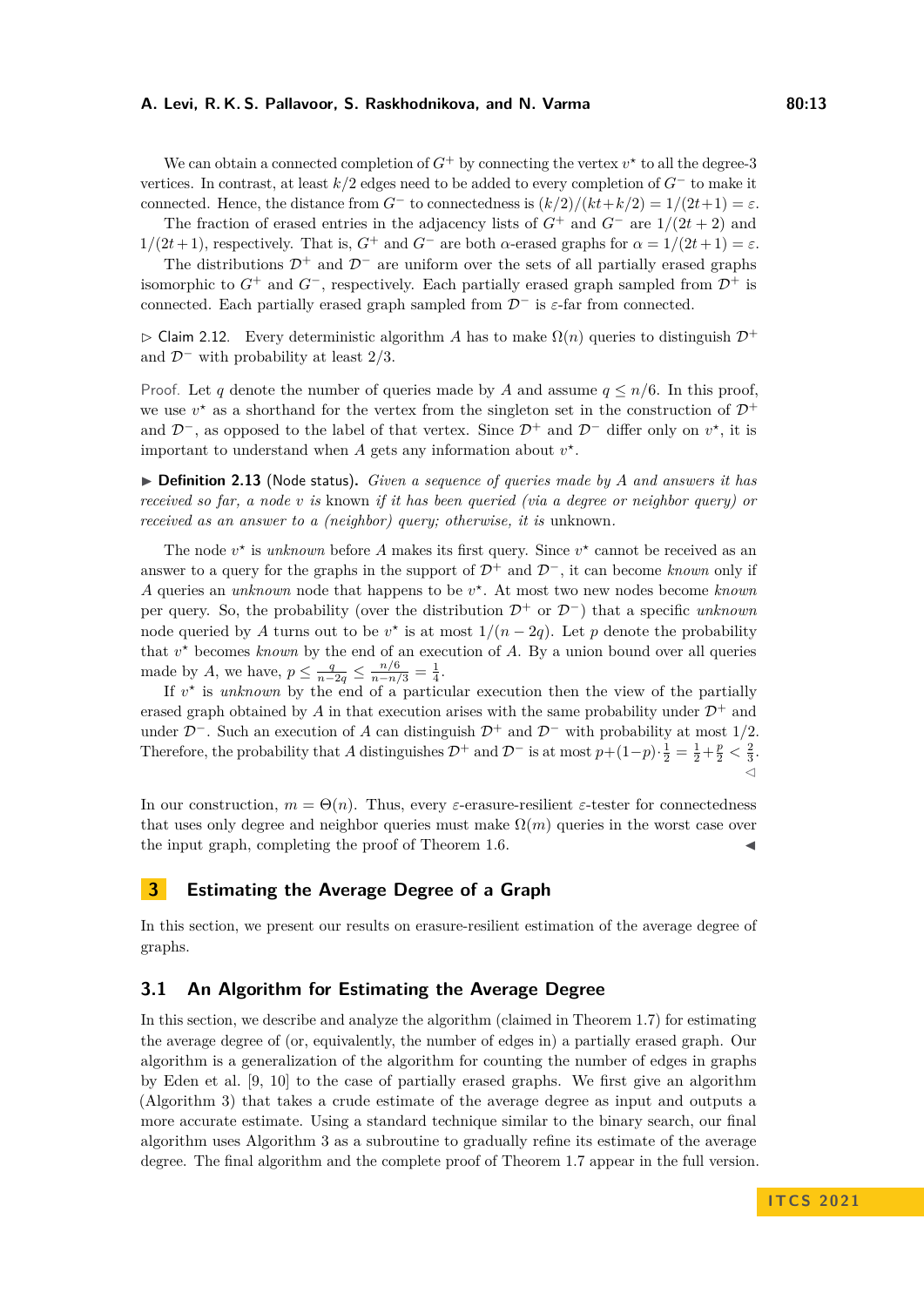### **80:14 Erasure-Resilient Sublinear-Time Graph Algorithms**

Algorithm [3,](#page-13-0) like the algorithm of Eden et al. [\[9,](#page-18-1) [10\]](#page-18-2), works by empirically estimating a random variable whose expectation is close to the number of edges in the graph. We first rank vertices according to their degrees, breaking ties arbitrarily. Then we orient the nonerased edges of the graph from lower-ranked to higher-ranked endpoints. This orientation allows us to attribute each nonerased edge to its lower-ranked endpoint in order to avoid double-counting the edge. Since the number of edges between high-degree vertices is small, we ignore such edges. Algorithm [3](#page-13-0) samples low-degree vertices uniformly at random and estimates, via sampling, the number of edges "credited" to them.

The crucial difference in the behavior of the algorithm in the case of partially erased graphs is the following. When we sample an erased entry from the adjacency list of a low-degree vertex *u*, we assume that it gets completed to a vertex ranked higher than *u* and, therefore, attribute the corresponding edge to *u*. Consequently, some erased edges get counted twice. This results in the additional term depending on the fraction of erasures in the approximation guarantee.

The ranking of (or the total ordering on) the vertices of a graph is defined below.

<span id="page-13-3"></span>I **Definition 3.1** (Total ordering ≺)**.** *In a partially erased graph G, for any two vertices u, v, we write*  $u$  ≺ *v if either* deg(*u*) < deg(*v*)*, or* deg(*u*) = deg(*v*) *and u is lexicographically smaller than v.*

|  | <b>Algorithm 3</b> Erasure-Resilient Algorithm for Improving an Estimate of Average Degree. |  |  |  |  |  |  |  |
|--|---------------------------------------------------------------------------------------------|--|--|--|--|--|--|--|
|--|---------------------------------------------------------------------------------------------|--|--|--|--|--|--|--|

<span id="page-13-0"></span>**input** : Parameters  $\varepsilon \in (0, 1/2), \delta \in (0, 1/3)$ ; query access to a partially erased graph *G* on *n* nodes; a crude estimate  $\hat{d}$  of the average degree of *G*.

**1** Set  $s \leftarrow \left[ 660 \ln(2/\delta) \sqrt{\frac{n}{\varepsilon^5 \cdot d}} \right]$ ].

**<sup>2</sup> for** *i* = 1 *to s* **do**

**<sup>3</sup>** Sample a node *u* from *V* uniformly at random and query its degree, deg(*u*).

- **<sup>4</sup>** Query a uniformly random entry from Adj(*u*) and let *v* be the answer.
- **5** If  $v \neq \perp$  then query its degree, deg(*v*).

<span id="page-13-6"></span>6 if 
$$
\deg(u) \le 4\sqrt{n\hat{d}/\varepsilon}
$$
 and either  $v = \bot$  or  $u \prec v$  then  
7  $\chi_i \leftarrow \deg(u)$   
else

**8**  $\chi_i \leftarrow 0$ 

<span id="page-13-4"></span>**9 return**  $\widetilde{d} = 2 \cdot \frac{1}{s} \sum_{i=1}^{s}$  $\sum_{i=1}$   $\chi_i$ .

<span id="page-13-5"></span>**I Lemma 3.2.** Let G be an  $\alpha$ -erased n-node graph with the average degree  $\overline{d} \geq 1$ . Let  $\widehat{d}$  be a *crude estimate of the average degree, given as an input to Algorithm [3.](#page-13-0) Then the output*  $\tilde{d}$  *of Algorithm [3](#page-13-0) satisfies the following:*

- <span id="page-13-1"></span>**1.** *If*  $\hat{d} \geq \frac{d}{8}$  then, with probability at least 3*/*4*, we have*  $\hat{d} \leq 8\overline{d}$ .
- <span id="page-13-2"></span>**2.** *Furthermore, if*  $\frac{d}{8} \leq \hat{d} \leq 8\overline{d}$  *then with probability at least*  $1 - \delta$ *,*

$$
(1 - \varepsilon) \cdot \overline{d} < \widetilde{d} < (1 + \varepsilon + 2\min(\alpha, \frac{1}{2})) \cdot \overline{d}.
$$

*The query complexity of the algorithm is*  $\Theta\left(\sqrt{\frac{n}{\varepsilon^5 \cdot d}}\right)$  $\cdot \log \frac{1}{\delta}$ *.*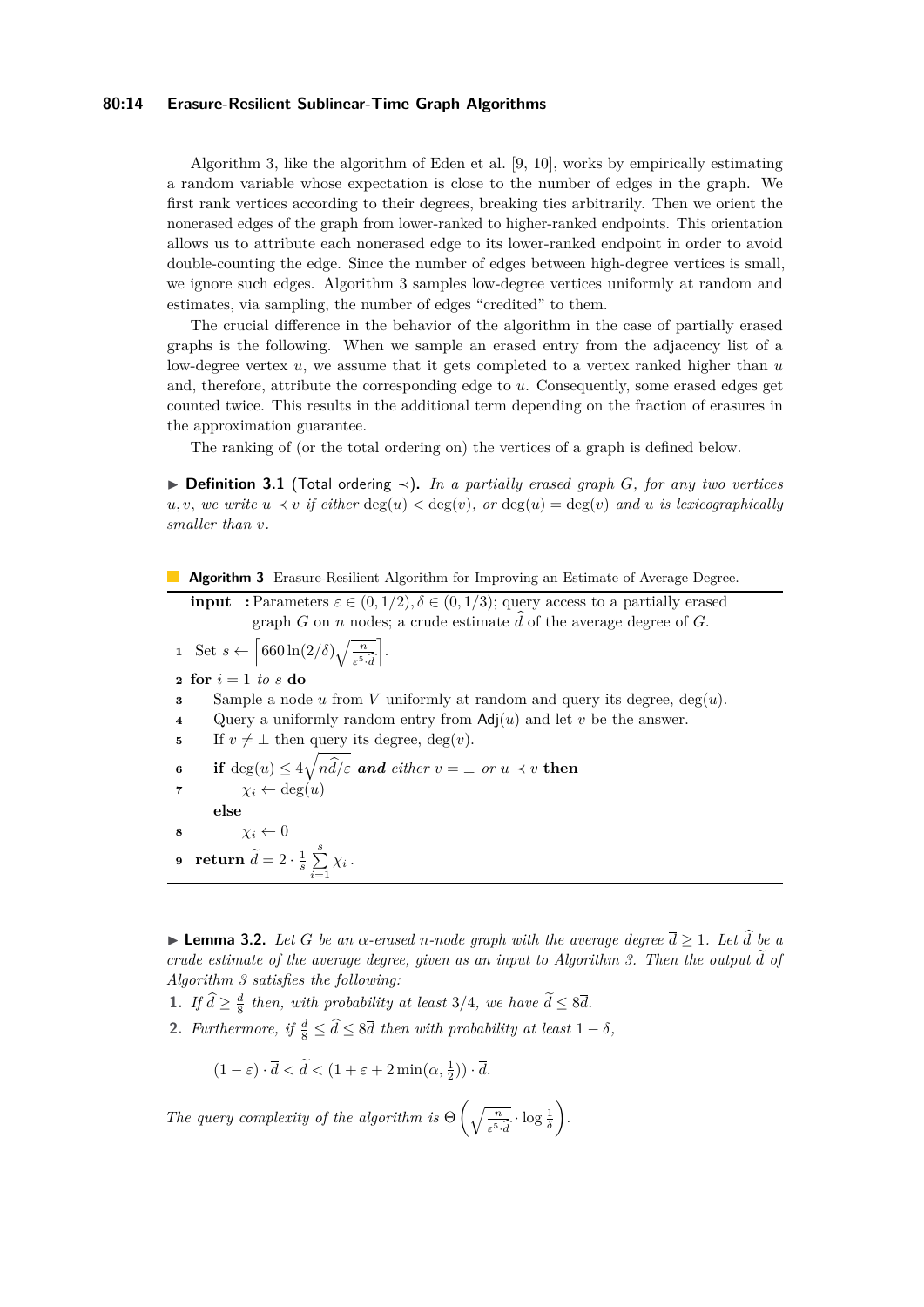### **A. Levi, R. K. S. Pallavoor, S. Raskhodnikova, and N. Varma 80:15** 80:15

**Proof.** The algorithm makes at most two degree queries and one neighbor query in each iteration, and it runs for  $\Theta\left(\sqrt{\frac{n}{\varepsilon^5 \cdot d}}\right)$  $\frac{1}{\delta}$  iterations. Hence, the bound on its query complexity is as claimed in the lemma.

To prove the guarantees on the output estimate  $\tilde{d}$ , we first show that for all  $i \in [s]$ , the expected value of  $\chi_i$  is a good estimate to the average degree of the partially erased graph, where *s* is the number of samples taken by Algorithm [3.](#page-13-0) We then apply Markov's inequality and Chernoff bound to prove parts [1](#page-13-1) and [2](#page-13-2) of the lemma, respectively. For all  $i \in [s]$ , the random variables  $\chi_i$  set by the algorithm are mutually independent and identically distributed. Hence, it suffices to bound  $\mathbb{E}[\chi_1]$ .

<span id="page-14-4"></span> $\rhd$  Claim 3.3. If  $\hat{d} \geq \frac{\overline{d}}{8}$  then

$$
\left(1 - \frac{\varepsilon}{2}\right) \cdot \frac{\overline{d}}{2} < \mathbb{E}[\chi_1] \le \left(1 + 2\min\left(\alpha, \frac{1}{2}\right)\right) \cdot \frac{\overline{d}}{2}.
$$

Proof. Let  $m = n\overline{d}/2$  denote the total number of edges in the graph, and

$$
\mathcal{H} = \left\{ u \in V \middle| \deg(u) > 4\sqrt{n\hat{d}/\varepsilon} \right\}
$$

denote the set of high degree vertices. Let  $\hat{m} = n\hat{d}/2$  be the number of edges in the graph estimated from the input parameter  $\hat{d}$ . Since  $\hat{d} \geq \overline{d}/8$ , we have  $\hat{m} \geq m/8$ . Hence,

<span id="page-14-0"></span>
$$
|\mathcal{H}| < \frac{2m}{4\sqrt{n\hat{d}/\varepsilon}} = \frac{m}{2\sqrt{2\hat{m}/\varepsilon}} \le \frac{m}{\sqrt{m/\varepsilon}} = \sqrt{\varepsilon m},\tag{1}
$$

where the first inequality holds because the sum of degrees of high-degree vertices is at most 2*m*, and the second inequality follows from  $\hat{m} \ge m/8$ .

The following quantity,  $d^+(u)$ , was defined in [\[10\]](#page-18-2) for (standard) graphs. We extend their definition to partially erased graphs.

<span id="page-14-1"></span> $\triangleright$  **Definition 3.4.** For a vertex *u* in a partially erased graph *G*, let  $N(u)$  denote the set *of (nonerased) neighbors present in*  $\text{Adj}(u)$ *. Let*  $d^+(u) = |\{v \in N(u) \mid u \prec v\}|$  denote the *number of nonerased neighbors of u that are higher than u w.r.t. the ordering on vertices (as in Definition [3.1\)](#page-13-3).*

Roughly,  $d^+(u)$  denotes the number of nonerased neighbors of *u* with the degree higher than that of *u*. The following fact is based on an observation by [\[10\]](#page-18-2).

<span id="page-14-3"></span>▶ **Fact 3.5.** For a partially erased graph *G* over a vertex set *V*, the sum  $\sum_{u \in V} d^+(u) \leq m$ . *The inequality can be replaced with equality when G has no erasures.*

The fact holds because each nonerased and half-erased edge in *G* is counted exactly once and at most once, respectively, in the sum  $\sum_{u \in V} d^+(u)$ .

Let  $u_1, u_2, \ldots, u_{|\mathcal{H}|}$  be a labeling of the the high degree vertices such that  $u_1 \prec u_2 \prec$ *...*  $\prec u_{|\mathcal{H}|}$ . For each  $j \in [|\mathcal{H}|]$ , observe that  $d^+(u_j) \leq |\mathcal{H}| - j$ , as  $d^+(u_j)$  is at most the number of vertices that are higher than  $u_j$  in the ordering. Hence,

<span id="page-14-2"></span>
$$
\sum_{u \in \mathcal{H}} d^+(u) \le \sum_{j=1}^{|\mathcal{H}|} (|\mathcal{H}| - j) = \sum_{k=0}^{|\mathcal{H}| - 1} k < \frac{|\mathcal{H}|^2}{2} < \frac{\varepsilon m}{2},\tag{2}
$$

where the last inequality follows from [\(1\)](#page-14-0).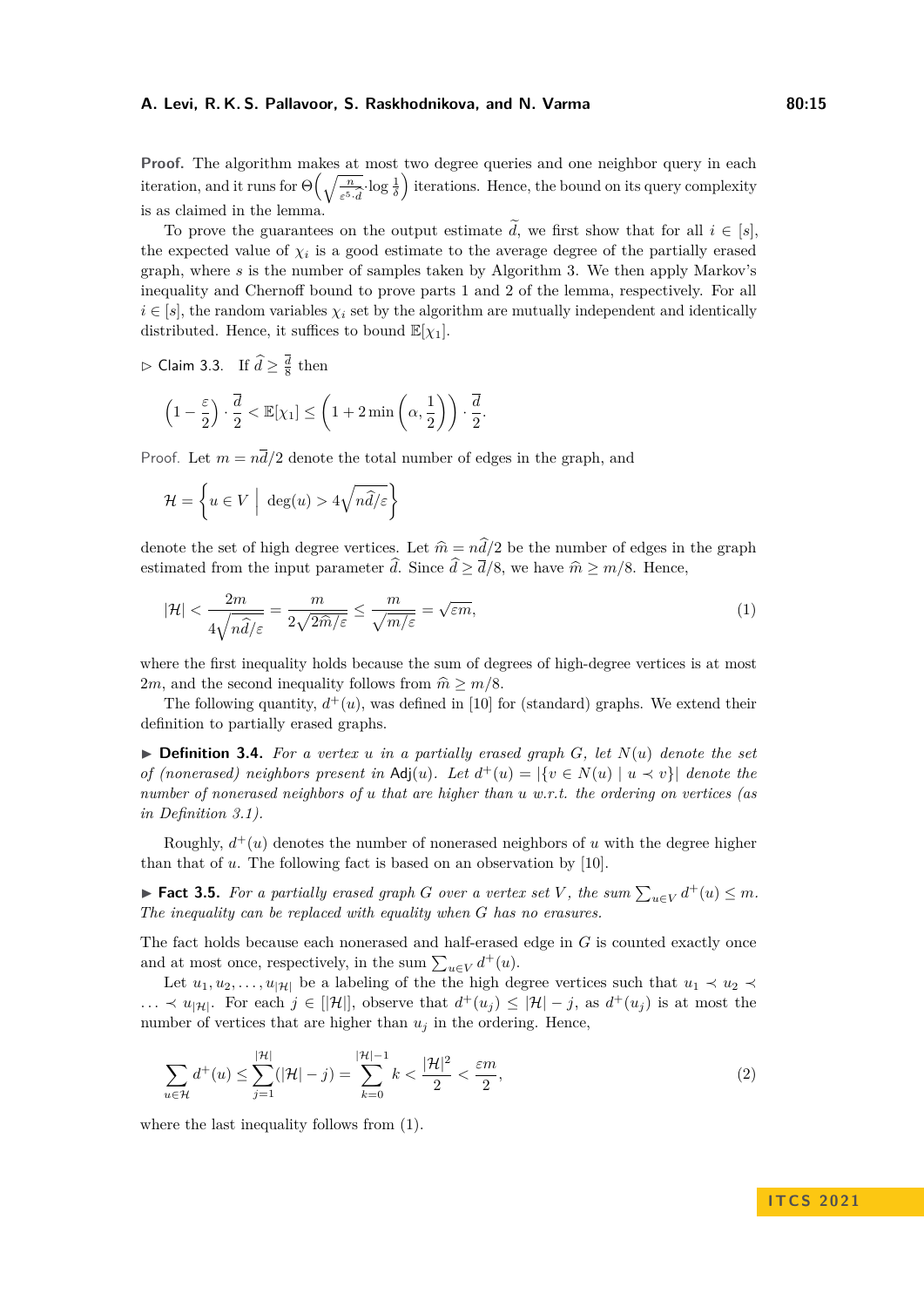### **80:16 Erasure-Resilient Sublinear-Time Graph Algorithms**

<span id="page-15-0"></span>Let  $d^{\perp}(u)$  denote the number of erased entries in Adj $(u)$ . The expectation

$$
\mathbb{E}[\chi_1] = \frac{1}{n} \sum_{u \in V \backslash \mathcal{H}} \frac{d^+(u) + d^{\perp}(u)}{\deg(u)} \cdot \deg(u) = \frac{1}{n} \sum_{u \in V \backslash \mathcal{H}} (d^+(u) + d^{\perp}(u)) \tag{3}
$$

since the degree of the sampled vertex  $u$  is assigned to  $\chi_1$  if and only if

- **1.** deg $(u) \leq 4\sqrt{n\hat{d}/\varepsilon}$ , i.e.,  $u \in V \setminus \mathcal{H}$ ; and
- 2. the queried entry from  $\text{Adj}(u)$  is either a vertex  $v \succ u$  or  $\perp$ .

We now bound the quantity on the right hand side of  $(3)$  from below and above. Let  $G'$ be an arbitrary completion of *G*, and let  $d^+_{G'}(.)$  denote the quantity defined in Definition [3.4](#page-14-1) with respect to *G*<sup> $\prime$ </sup> (instead of *G*). For each  $u \in V$ , observe that  $d^+(u) + d^{\perp}(u) \geq d^+_{G'}(u)$ . Note that the upper bound in [\(2\)](#page-14-2) still holds if we replace  $d^+(\cdot)$  with  $d^+_{G'}(\cdot)$ . Hence, by [\(3\)](#page-15-0),

<span id="page-15-1"></span>
$$
\mathbb{E}[\chi_1] \ge \frac{1}{n} \sum_{u \in V \setminus \mathcal{H}} d_{G'}^+(u) = \frac{1}{n} \left( m - \sum_{u \in \mathcal{H}} d_{G'}^+(u) \right) > \left( 1 - \frac{\varepsilon}{2} \right) \frac{m}{n}.
$$
 (4)

On the other hand, by [\(3\)](#page-15-0),

<span id="page-15-2"></span>
$$
\mathbb{E}[\chi_1] \le \frac{1}{n} \sum_{u \in V} (d^+(u) + d^{\perp}(u)) \le (1 + 2\alpha) \frac{m}{n},\tag{5}
$$

where the last inequality uses Fact [3.5](#page-14-3) and  $\sum_{u \in V} d^{\perp}(u) \leq 2\alpha m$ . Since  $d^+(u)+d^{\perp}(u) \leq \deg(u)$ for all  $u \in V$ , by [\(3\)](#page-15-0),

<span id="page-15-3"></span>
$$
\mathbb{E}[\chi_1] \le \frac{1}{n} \sum_{u \in V} \deg(u) = \frac{2m}{n}.\tag{6}
$$

This completes the proof of Claim [3.3](#page-14-4) because, using  $(4)$ ,  $(5)$  and  $(6)$ , we get

$$
\left(1 - \frac{\varepsilon}{2}\right) \cdot \frac{m}{n} < \mathbb{E}[\chi_1] \le \left(1 + 2\min\left(\alpha, \frac{1}{2}\right)\right) \cdot \frac{m}{n}.
$$

Let random variable  $\chi = \frac{1}{s} \sum_{i=1}^{s} \chi_i$  denote the mean of  $\chi_i$ 's calculated in Step [9](#page-13-4) of Algorithm [3.](#page-13-0) Since all  $\chi_i$ 's are independent and identically distributed,  $\mathbb{E}[\chi] = \mathbb{E}[\chi_1]$ . Furthermore, the output *d* of the algorithm is 2*χ* and hence,  $\mathbb{E}[\tilde{d}] = 2 \mathbb{E}[\chi]$ . By Claim [3.3,](#page-14-4) if  $\hat{d} \geq \overline{d}/8$  then  $\mathbb{E}[\tilde{d}] \leq 2\overline{d}$ . By Markov's inequality,  $\Pr[\tilde{d} > 8\overline{d}] \leq \Pr[\tilde{d} > 4\mathbb{E}[\tilde{d}]] \leq 1/4$ . This completes the proof of part [1](#page-13-1) of Lemma [3.2.](#page-13-5)

Now consider the case when  $\frac{\overline{d}}{8} \leq \hat{d} \leq 8\overline{d}$ . Observe that  $0 \leq \chi_i \leq 4\sqrt{n\hat{d}/\varepsilon}$  for all  $i \in [s]$ by Step [6.](#page-13-6) Hence, by an application of the Hoeffding bound,

$$
\Pr\left[|\chi - \mathbb{E}[\chi]| \ge \frac{\varepsilon}{2} \cdot \mathbb{E}[\chi]\right] \le 2 \exp\left(-\frac{\varepsilon^2/4}{2 + \varepsilon/2} \cdot \frac{s \mathbb{E}[\chi]}{4} \sqrt{\frac{\varepsilon}{n \hat{d}}}\right) < \delta,
$$

where we used  $\varepsilon < 1/2$  and  $\hat{d} \leq 8\overline{d}$  in the simplification. Hence, with probability at least 1 –  $\delta$ , we have,  $(1 - \frac{\varepsilon}{2}) \cdot \mathbb{E}[\chi_1] < \chi < (1 + \frac{\varepsilon}{2}) \cdot \mathbb{E}[\chi_1]$ . Since  $\widetilde{d} = 2\chi$ , by Claim [3.3,](#page-14-4) we get that with probability at least  $1 - \delta$ ,

$$
\left(1 - \frac{\varepsilon}{2}\right)\left(1 - \frac{\varepsilon}{2}\right) \cdot \overline{d} < \widetilde{d} < \left(1 + \frac{\varepsilon}{2}\right)\left(1 + 2\min\left(\alpha, \frac{1}{2}\right)\right) \cdot \overline{d},
$$

proving part [2](#page-13-2) of Lemma [3.2.](#page-13-5)

The rest of the proof of Theorem [1.7](#page-4-2) appears in the full version of this article [\[20\]](#page-19-0).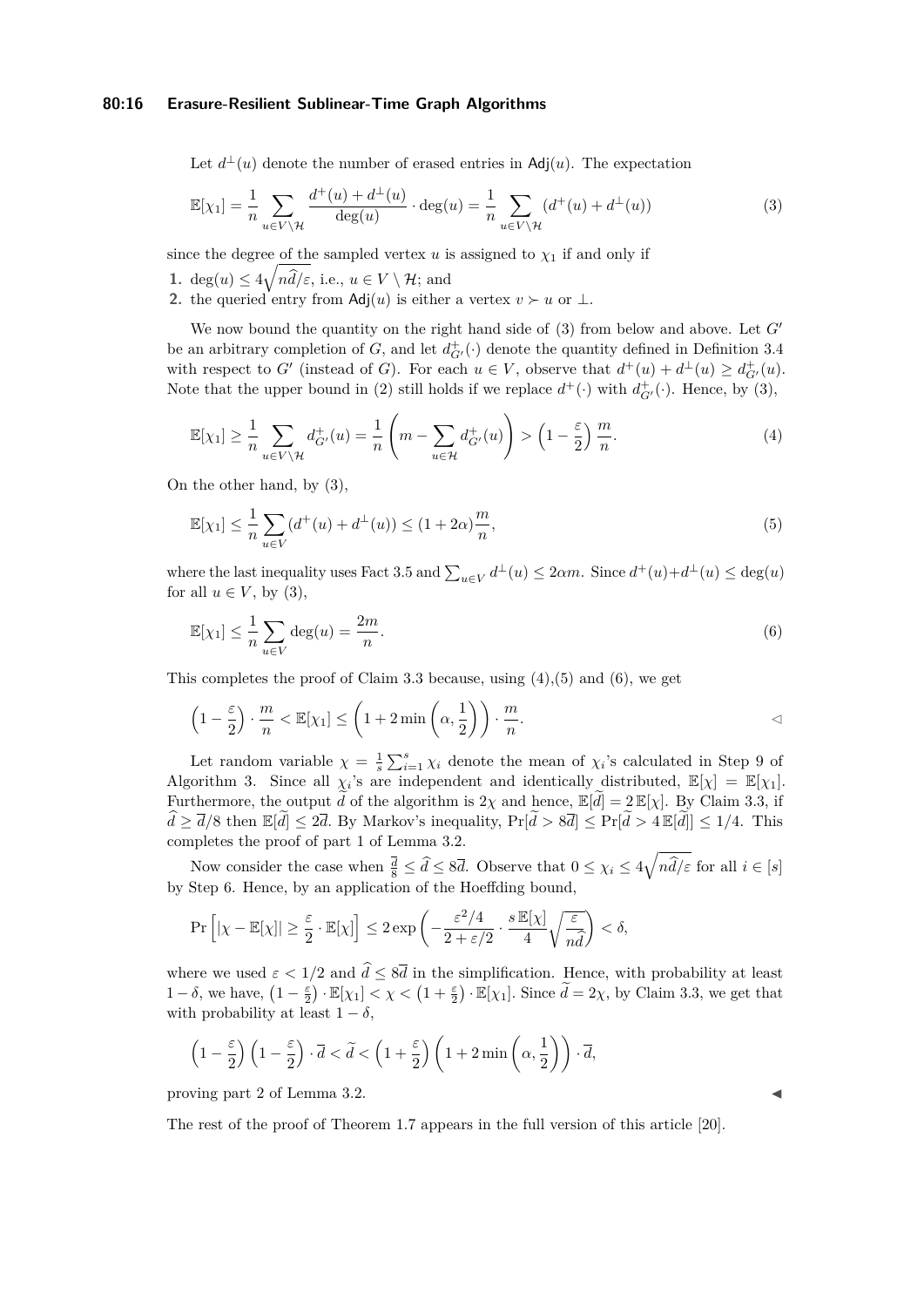<span id="page-16-1"></span>

**Figure 4** The partially erased graphs  $G_1$  and  $G_2$  described in the proof of Theorem [1.8.](#page-5-0) The dotted lines represent erased entries in the adjacency lists of corresponding vertices. The lines with arrows indicate that the entry corresponds to the vertex to which the arrow points to. The circles represent the  $(1 - \lambda)(n - 1)$ -cycles.

# <span id="page-16-0"></span>**3.2 A Lower Bound for Estimating the Average Degree**

In this section, we prove Theorem [1.8.](#page-5-0)

**Proof of Theorem [1.8.](#page-5-0)** Fix  $\lambda = \frac{2\alpha}{1+\alpha}$ . Note that  $\lambda \in (0,1]$  since  $\alpha \in (0,1]$ . Consider any integer *n* such that  $\lambda(n-1)$  is an even integer. Since  $\alpha$  is rational, there are infinitely many such *n*. We define two *n*-node graphs,  $G_1$  and  $G_2$  (see Figure [4\)](#page-16-1). Both graphs contain a cycle consisting of  $(1 - \lambda)(n - 1)$  vertices. Of the remaining  $\lambda(n - 1) + 1$  vertices, both graphs have  $\lambda(n-1)$  vertices of degree 1, with the only entry in the adjacency list of each such vertex erased. The last vertex, called  $v^*$ , is where  $G_1$  and  $G_2$  differ. In  $G_1$ , we have that Adj $(v^*)$  consists of the labels of the  $\lambda(n-1)$  degree-1 vertices. In contrast, in  $G_2$ , the vertex  $v^*$  is isolated.

The graph  $G_1$  can only be completed to a graph consisting of two components: a cycle of length  $(1 - \lambda)(n - 1)$  and a star consisting of  $\lambda(n - 1)$  edges. The graph  $G_2$  can only be completed to a graph consisting of a cycle of length  $(1 - \lambda)(n - 1)$ , one isolated vertex, and a matching of size  $\lambda(n-1)/2$ . Hence, the total lengths of the adjacency lists of  $G_1$  and  $G_2$ are  $2(n-1)$  and  $(2-\lambda)(n-1)$ , respectively. The number of entries erased in both graphs is *λ*(*n* − 1). So, the fraction of erased entries in the adjacency lists of  $G_1$  and  $G_2$  are  $\frac{\lambda}{2}$  and  $\frac{\lambda}{2-\lambda}$ , respectively. Hence, both *G*<sub>1</sub> and *G*<sub>2</sub> are *α*-erased, as  $\frac{\lambda}{2-\lambda} = \alpha$ . The average degree of  $G_1$  and  $G_2$  are  $\frac{2(n-1)}{n}$  $\frac{n^{(n-1)}}{n}$  and  $\frac{(2-\lambda)(n-1)}{n}$ , respectively. The ratio of the average degrees is  $\frac{2}{2-\lambda} = 1 + \alpha.$ 

The rest of the proof is similar to that of Theorem [1.6.](#page-4-1) We define two distributions  $\mathcal{D}_1$ and  $\mathcal{D}_2$  as the uniform distributions over the set of all graphs isomorphic to  $G_1$  and  $G_2$ , respectively. To differentiate between the two distributions, any tester must necessarily query  $v^*$  which requires  $\Omega(n)$  queries. The ratio of the average degrees of the two distributions is  $1 + \alpha$ . Hence, to approximate the average degree within a factor of  $(1 + \gamma)$ , where  $\gamma < \alpha$ . any tester must query  $\Omega(n)$  vertices.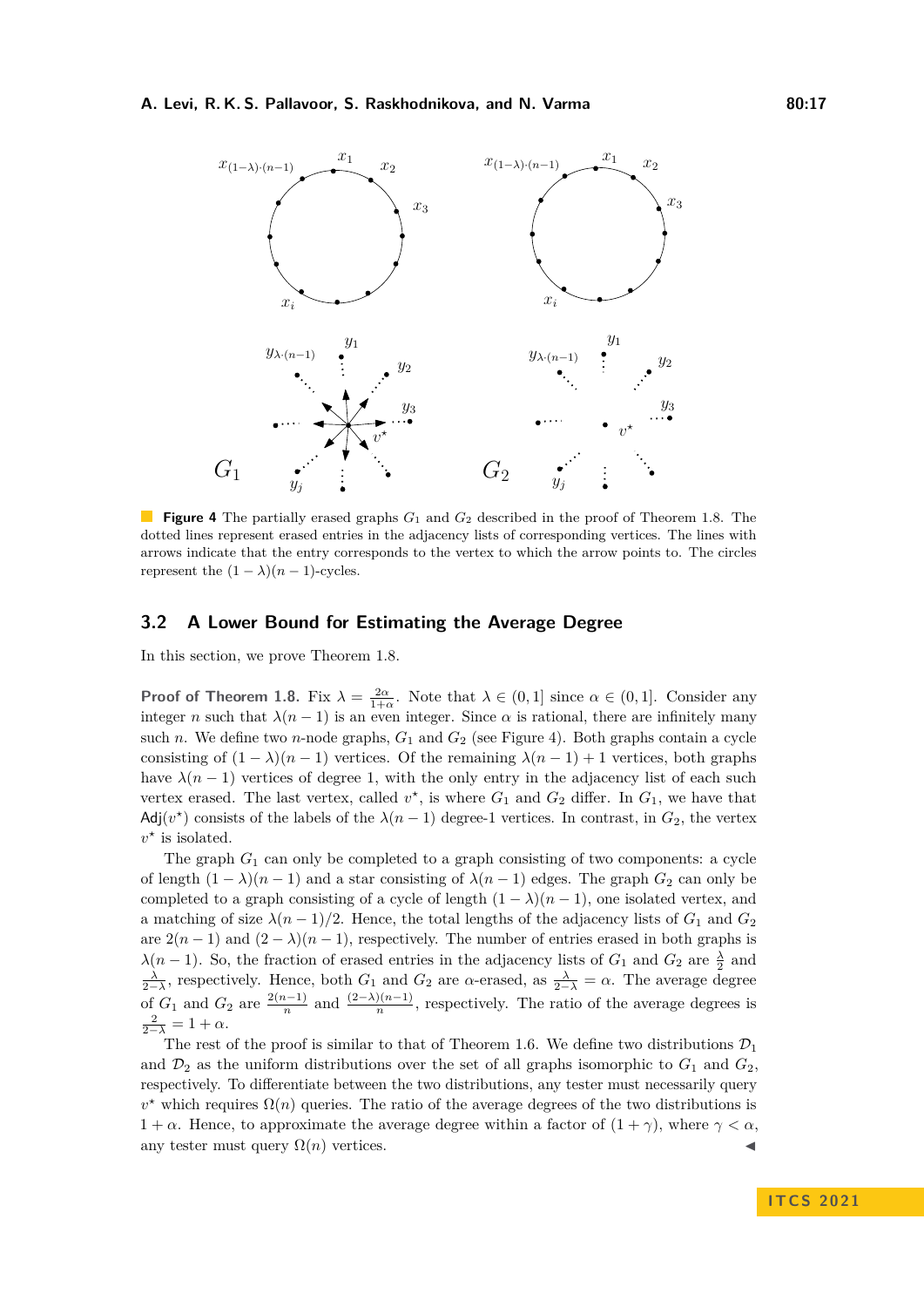# <span id="page-17-0"></span>**4 Conclusion and Open Questions**

In this work, we initiate the study of sublinear-time algorithms for problems on partially erased graphs. Our investigation opens up a plethora of research directions and possibilities for future work. Next, we discuss several specific open questions arising from our work.

#### **Phase Transitions in the Complexity of Erasure-Resilient Connectedness Testing**

As shown in Section [2,](#page-6-3) there is a phase transition in the complexity of connectedness testing at  $\alpha = \varepsilon$  from time independent of the size of the graph to  $\Omega(n)$ . Our upper bound on the complexity of this problem exhibits another, less drastic phase transition at  $\alpha = \varepsilon/2$ , when the asymptotic dependence of the running time on  $\varepsilon$  and  $\alpha$  changes. We conjecture that this second phase transition is inherent (and not an artifact of our techniques). It would be interesting to investigate whether connectedness testing when  $\alpha \in [\varepsilon/2, \varepsilon]$  is fundamentally different from the same problem when  $\alpha \in [0, \varepsilon/2)$ .

#### **Erasure-Resilient Testing of Monotone Properties in the Bounded-Degree Model**

A property of a graph is *monotone* if it is preserved under deletion of edges and vertices. That is, if *G* satisfies a monotone property then so does every subgraph of *G*. Many important graph properties, including bipartiteness, 3-colorability, and triangle-freeness, are monotone.

In the bounded-degree property testing model [\[16\]](#page-19-4), an *n*-node graph *G* with the degree bound *D* is represented as a concatenation of *n* adjacency lists, each of length *D*. For a vertex  $v \in G$  and an index  $i \in [D]$ , a neighbor query  $(v, i)$  returns a valid vertex in the graph if  $i \leq \deg(v)$  and a special symbol, say  $\Box$ , if  $i > \deg(v)$ . The graph *G* is  $\varepsilon$ -far from satisfying a property P if at least *εnD* entries in the adjacency lists of *G* need to be modified to make it satisfy P.

Bounded-degree property testing can be generalized in a natural way to account for erased entries in adjacency lists. A bounded-degree graph is  $\alpha$ -erased if at most  $\alpha nD$  entries of its adjacency lists are erased. We observe that a tester for a monotone property of bounded-degree graphs can be made erasure-resilient via a simple transformation.

 $\triangleright$  **Observation 4.1.** Let P be a monotone property of graphs. Suppose there exists an *ε-tester for*  $P$  *in the bounded-degree model that makes*  $q(\varepsilon, n, D)$  *queries. Then there exists an*  $\alpha$ -erasure-resilient  $\varepsilon$ -tester for  $\mathcal{P}$  in the bounded-degree model that makes at most  $D^2$ .  $q(\varepsilon - 2\alpha, n, D)$  *queries and works for all*  $\alpha \in (0, \varepsilon/2)$ *.* 

This transformation is not efficient for general graphs, as the maximum degree of a graph can be  $n-1$ . It is interesting to understand how much erasure-resilience affects query complexity of testing monotone properties in our erasure-resilient model for general graphs.

# **Erasure-Resilient vs. Tolerant Testing of Graphs**

For  $0 \leq \varepsilon_1 < \varepsilon_2 < 1$ , an  $(\varepsilon_1, \varepsilon_2)$ -tolerant tester for a property P must accept, with high probability, if the input is  $\varepsilon_1$ -close<sup>[4](#page-17-1)</sup> to  $\mathcal P$  and reject, with high probability, if the input is  $\varepsilon_2$ -far from  $\mathcal{P}$  [\[24\]](#page-19-14). Dixit et al. [\[7\]](#page-18-3) observed that, for properties of functions, erasure-resilient testing is no harder than tolerant testing. Specifically, a tolerant tester for a property of functions can be easily converted to an erasure-resilient tester with the same complexity.

<span id="page-17-1"></span><sup>&</sup>lt;sup>4</sup> An object is  $\varepsilon_1$ -close to a property P if it is not  $\varepsilon_1$ -far from P.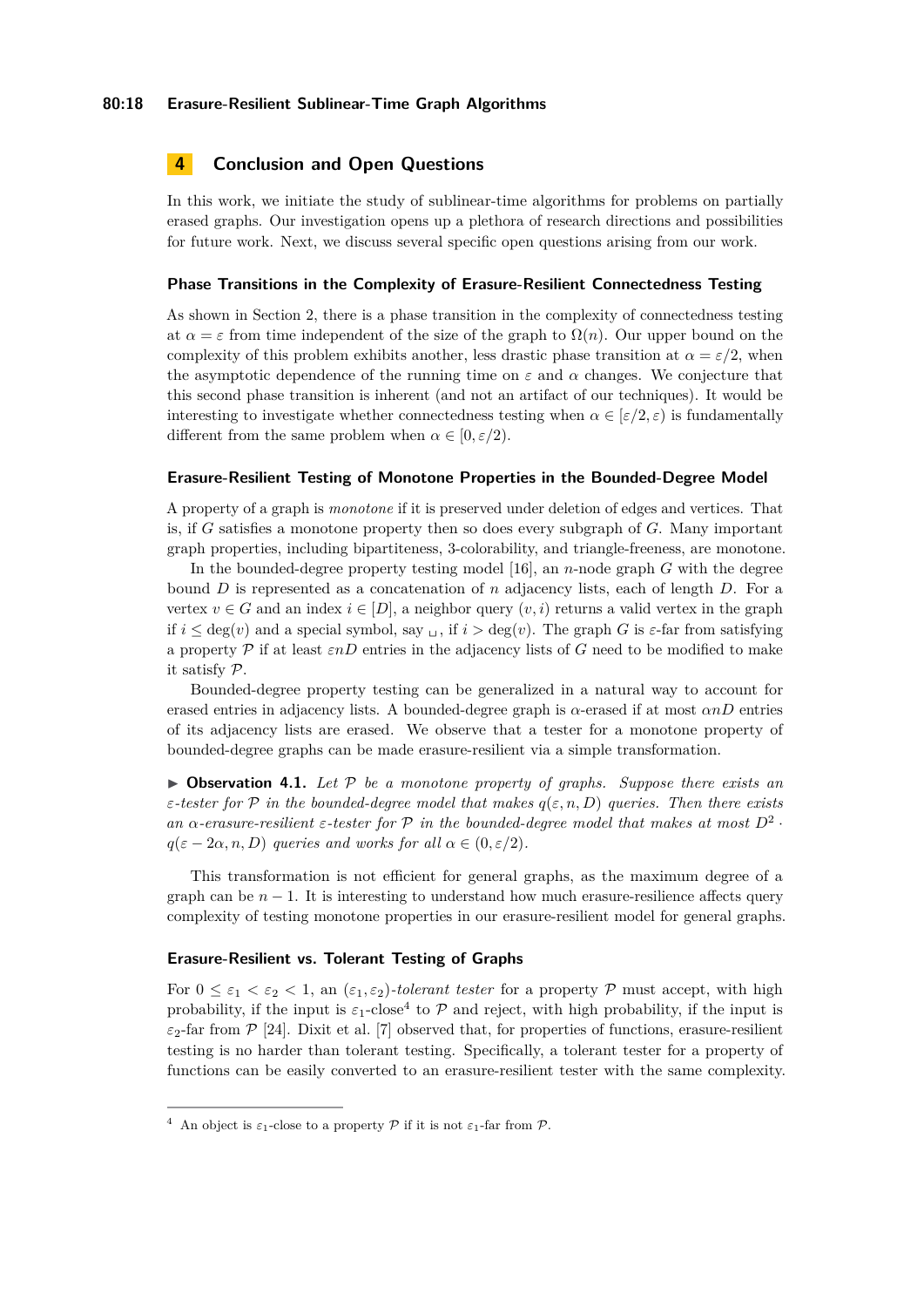The new tester can run the tolerant tester, filling in the queried erasures with arbitrary values. However, this argument fails in the case of testing properties of graphs represented as adjacency lists, since the erased entries have to be filled in so that the resulting completion is a valid graph. In the bounded-degree model, we can use a  $(2\alpha, \varepsilon - 2\alpha)$ -tolerant tester for a property  $P$  to obtain an  $\alpha$ -erasure-resilient  $\varepsilon$ -tester for  $P$  with an overhead  $O(D^2)$ in query complexity via a transformation similar to the one explained in our discussion of monotone properties. It is an important open question to understand the relationship between erasure-resilient and tolerant testing in the general graph model.

### **Symmetric vs. Asymmetric Erasures**

Our definition of partially erased graphs is general in the sense that erased entries may be *asymmetric*: an edge  $(u, v)$  can be erased in  $\text{Adj}(u)$ , but not in  $\text{Adj}(v)$ . A partially erased graph has only *symmetric* erasures if it has no half-erased edges, that is,  $u \in \text{Adj}(v)$ iff  $v \in \text{Adj}(u)$  for any two nodes  $u, v$ . It is an interesting direction to investigate which computational tasks are strictly easier in the model with symmetric erasures compared to the model with asymmetric erasures.

### **References**

- <span id="page-18-10"></span>**1** Maryam Aliakbarpour, Amartya Shankha Biswas, Themis Gouleakis, John Peebles, Ronitt Rubinfeld, and Anak Yodpinyanee. Sublinear-time algorithms for counting star subgraphs via edge sampling. *Algorithmica*, 80(2):668–697, 2018. [doi:10.1007/s00453-017-0287-3](https://doi.org/10.1007/s00453-017-0287-3).
- <span id="page-18-11"></span>**2** Sepehr Assadi, Michael Kapralov, and Sanjeev Khanna. A simple sublinear-time algorithm for counting arbitrary subgraphs via edge sampling. In *Proc. of Innovations in Theoretical Computer Science (ITCS)*, pages 6:1–6:20, 2019. [doi:10.4230/LIPIcs.ITCS.2019.6](https://doi.org/10.4230/LIPIcs.ITCS.2019.6).
- <span id="page-18-4"></span>**3** Omri Ben-Eliezer, Eldar Fischer, Amit Levi, and Ron D. Rothblum. Hard properties with (very) short PCPPs and their applications. In *Proc. of Innovations in Theoretical Computer Science (ITCS)*, pages 9:1–9:27, 2020. [doi:10.4230/LIPIcs.ITCS.2020.9](https://doi.org/10.4230/LIPIcs.ITCS.2020.9).
- <span id="page-18-6"></span>**4** Petra Berenbrink, Bruce Krayenhoff, and Frederik Mallmann-Trenn. Estimating the number of connected components in sublinear time. *Inf. Process. Lett.*, 114(11):639–642, 2014. [doi:](https://doi.org/10.1016/j.ipl.2014.05.008) [10.1016/j.ipl.2014.05.008](https://doi.org/10.1016/j.ipl.2014.05.008).
- <span id="page-18-0"></span>**5** Piotr Berman, Sofya Raskhodnikova, and Grigory Yaroslavtsev. *Lp*-testing. In *Proc. of ACM Symposium on Theory of Computing (STOC)*, pages 164–173, 2014. [doi:10.1145/2591796.](https://doi.org/10.1145/2591796.2591887) [2591887](https://doi.org/10.1145/2591796.2591887).
- <span id="page-18-5"></span>**6** Bernard Chazelle, Ronitt Rubinfeld, and Luca Trevisan. Approximating the minimum spanning tree weight in sublinear time. *SIAM J. Comput.*, 34(6):1370–1379, 2005. [doi:10.1137/](https://doi.org/10.1137/S0097539702403244) [S0097539702403244](https://doi.org/10.1137/S0097539702403244).
- <span id="page-18-3"></span>**7** Kashyap Dixit, Sofya Raskhodnikova, Abhradeep Thakurta, and Nithin Varma. Erasureresilient property testing. *SIAM J. Comput.*, 47(2):295–329, 2018. [doi:10.1137/16M1075661](https://doi.org/10.1137/16M1075661).
- <span id="page-18-7"></span>**8** Talya Eden, Amit Levi, Dana Ron, and C. Seshadhri. Approximately counting triangles in sublinear time. *SIAM J. Comput.*, 46(5):1603–1646, 2017. [doi:10.1137/15M1054389](https://doi.org/10.1137/15M1054389).
- <span id="page-18-1"></span>**9** Talya Eden, Dana Ron, and C. Seshadhri. Sublinear time estimation of degree distribution moments: The degeneracy connection. In *Proc. of Intl. Colloquium on Automata, Languages and Programming (ICALP)*, pages 7:1–7:13, 2017. [doi:10.4230/LIPIcs.ICALP.2017.7](https://doi.org/10.4230/LIPIcs.ICALP.2017.7).
- <span id="page-18-2"></span>**10** Talya Eden, Dana Ron, and C. Seshadhri. Extremely simple algorithm for estimating the number of edges. Personal Communication, 2019.
- <span id="page-18-8"></span>**11** Talya Eden, Dana Ron, and C. Seshadhri. On approximating the number of *k*-cliques in sublinear time. *SIAM J. Comput.*, 49(4):747–771, 2020. [doi:10.1137/18M1176701](https://doi.org/10.1137/18M1176701).
- <span id="page-18-9"></span>**12** Talya Eden and Will Rosenbaum. Lower bounds for approximating graph parameters via communication complexity. In *Proc. of Approximation, Randomization, and Combinatorial Optimization. Algorithms and Techniques (APPROX-RANDOM)*, pages 11:1–11:18, 2018. [doi:10.4230/LIPIcs.APPROX-RANDOM.2018.11](https://doi.org/10.4230/LIPIcs.APPROX-RANDOM.2018.11).